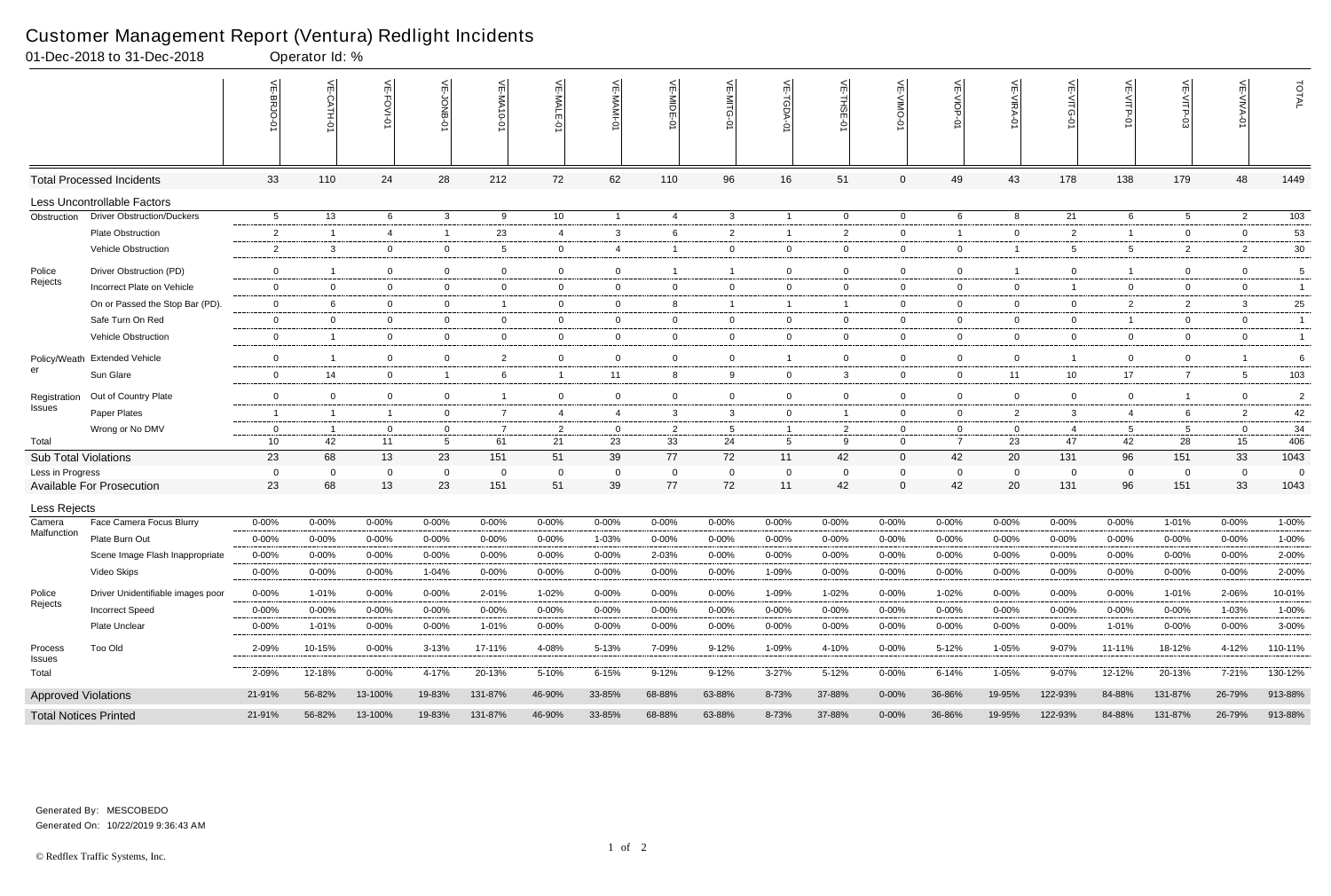Note: If you selected "All" from the "Approach:" drop down list, the statuses reflected in this report will only indicate the current

#### Customer Management Report (Ventura) Redlight Incidents

| 01-Dec-2018 to 31-Dec-2018 | Operator Id: % |  |  |  |  |  |  |  |  |  |
|----------------------------|----------------|--|--|--|--|--|--|--|--|--|
|                            |                |  |  |  |  |  |  |  |  |  |

Generated On: 10/22/2019 9:36:43 AM Generated By: MESCOBEDO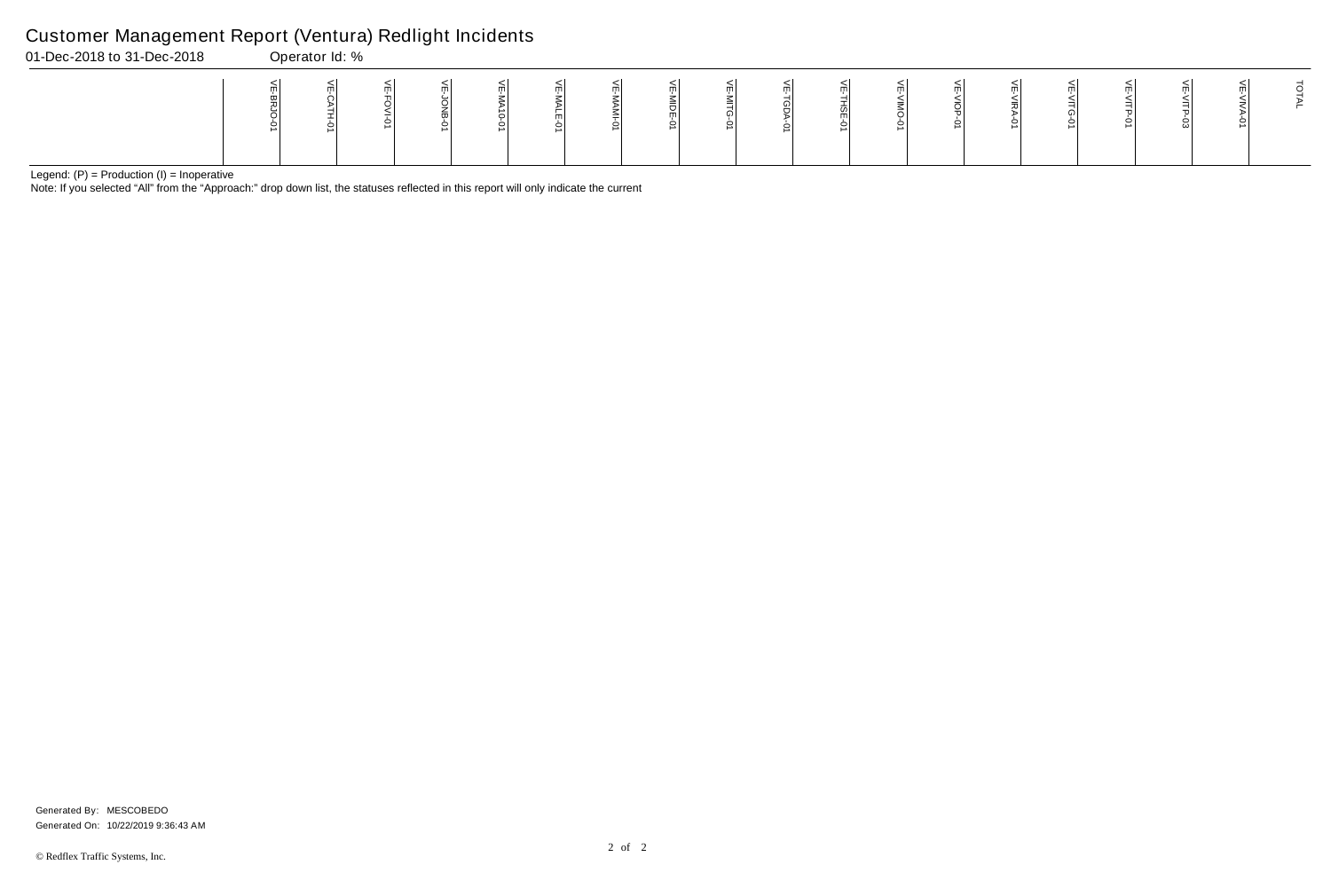|                              | 01-Jan-2019 to 31-Jan-2019        |                | Operator Id: %   |                 |                |                             |                |                |                |                |                   |                |                |                |                                    |                      |                 |                |                |                |
|------------------------------|-----------------------------------|----------------|------------------|-----------------|----------------|-----------------------------|----------------|----------------|----------------|----------------|-------------------|----------------|----------------|----------------|------------------------------------|----------------------|-----------------|----------------|----------------|----------------|
|                              |                                   |                | $\leq$<br>CATH-0 | 븻<br>FOVI-01    | ਜ              | $\widetilde{E}$<br>-MA10-01 | VE-MAL         | 늦              | VE-MIDE-01     | $\leq$         | $\widetilde{\pi}$ | 늰<br>ş         | 닞              | 닞<br>Q         | $\widetilde{\mathbb{F}}$<br>NIRA-0 | 늰<br>∕⊓rG<br>$\circ$ | 닞<br>VITP-01    |                | VE-VIVA-0      | TOTAL          |
|                              | <b>Total Processed Incidents</b>  | 16             | 94               | 8               | 20             | 173                         | 60             | 41             | 88             | 83             | 9                 | 35             | $\mathbf 0$    | 49             | 56                                 | 190                  | 163             | 138            | 43             | 1266           |
|                              | Less Uncontrollable Factors       |                |                  |                 |                |                             |                |                |                |                |                   |                |                |                |                                    |                      |                 |                |                |                |
| Obstruction                  | <b>Driver Obstruction/Duckers</b> | $\overline{1}$ | 25               | $\overline{2}$  | $\overline{1}$ | 9                           | 9              | $\overline{1}$ | $\overline{2}$ | 4              | $\overline{1}$    | $\overline{1}$ | $\overline{0}$ | $5^{\circ}$    | 8                                  | 12                   | $5\overline{)}$ | $\overline{1}$ | $\overline{2}$ | 89             |
|                              | Motor Cycle Helmet                | $\mathbf 0$    | $\Omega$         | $\overline{0}$  | $\mathbf 0$    | $\mathbf 0$                 | $\overline{0}$ | $\overline{0}$ | $\overline{0}$ | -1             | $\mathbf 0$       | $\mathbf 0$    | 0              | $\overline{0}$ | $\mathbf 0$                        |                      | $\mathbf 0$     | $\mathbf{0}$   | $\mathbf{0}$   | $\overline{c}$ |
|                              | <b>Plate Obstruction</b>          | 0              | -1               | $\mathbf 0$     | $\overline{2}$ | 4                           | $\overline{2}$ | $\overline{0}$ | - 0            | 0              | $\overline{1}$    | $\overline{2}$ | 0              | $\overline{1}$ | 0                                  |                      | $\overline{2}$  | $\mathbf{0}$   |                | 17             |
|                              | Vehicle Obstruction               | -1             | $\overline{2}$   | $\overline{0}$  | $\mathbf{0}$   | 11                          | $\mathbf 0$    | $\overline{2}$ | 0              | $\mathbf 0$    | $\overline{0}$    |                | 0              | $\overline{0}$ | 3                                  | 6                    | $\overline{2}$  | $\mathbf{3}$   | -1             | 32             |
| Police                       | On or Passed the Stop Bar (PD).   | $\mathsf{O}$   | $\overline{2}$   | $\mathbf 0$     | $\mathbf 0$    | $\overline{4}$              | $\overline{0}$ | $\overline{0}$ | 11             | 6              | $\mathbf 0$       | $\overline{2}$ | 0              | $\mathbf 0$    | $\Omega$                           | $\overline{0}$       | $\overline{0}$  | $\overline{2}$ | 3              | $30\,$         |
| Rejects                      | <b>Police Discretion</b>          | $\mathbf 0$    | $\Omega$         | $\overline{0}$  | $\mathbf 0$    | $\overline{0}$              | $\mathbf 0$    | $\mathbf 0$    | $\overline{0}$ | $\overline{0}$ | $\overline{0}$    | $\mathbf 0$    | 0              | $\overline{0}$ | $\mathbf 0$                        | $\overline{0}$       | $\mathbf 0$     | 35             | $\mathbf{0}$   | 35             |
|                              | Vehicle Obstruction               | $\mathbf{0}$   | $\overline{2}$   | $\mathbf 0$     | $\mathbf{0}$   | 0                           | 0              | $\overline{0}$ | - 0            | 0              | $\mathbf 0$       | 0              | 0              | $\mathbf{0}$   | $\Omega$                           | $\mathbf{0}$         | $\overline{1}$  | 0              | $\mathbf{0}$   | 3              |
|                              | <b>Weather Conditions</b>         | $\mathbf 0$    | $\mathbf 0$      | $\overline{0}$  | $\overline{0}$ | $\overline{0}$              | $\mathbf{0}$   | $\overline{0}$ | $\overline{0}$ | $\overline{0}$ | $\overline{0}$    | $\mathbf 0$    | 0              | $\mathbf{0}$   | $\mathbf 0$                        | $\overline{0}$       | $\overline{0}$  | $\mathbf{0}$   | -1             | $\overline{1}$ |
| Policy/Weath                 | <b>Extended Vehicle</b>           | $\mathbf 0$    | $\mathbf 0$      | $\overline{0}$  | $\overline{1}$ | $\overline{2}$              | $\overline{0}$ | $\overline{0}$ | 0              | $\mathbf 0$    | $\overline{0}$    | $\mathbf 0$    | 0              | $\overline{0}$ | 0                                  | $\mathbf{0}$         | $\overline{0}$  | -1             | $\mathbf{0}$   | $\overline{4}$ |
| er                           | Sun Glare                         | $\mathbf 0$    | 13               | $\overline{0}$  | $\overline{1}$ | 11                          | $\mathbf 0$    | $\overline{2}$ | 6              | 11             | $\mathbf{1}$      | $\mathbf{3}$   | 0              | $\overline{0}$ | 10                                 | 6                    | 16              | 6              | -5             | 91             |
|                              | Weather/Nature                    | $\mathbf 0$    | -1               | $\overline{1}$  | $\overline{0}$ | - 1                         | $\mathbf{0}$   | $\overline{0}$ | $\overline{0}$ | $\mathbf{0}$   | $\overline{0}$    | $\mathbf 0$    | 0              | $\overline{0}$ | $\mathbf{0}$                       | $\overline{0}$       | $\overline{2}$  | $\mathbf{0}$   | $\overline{0}$ | 5              |
| Registration                 | Out of Country Plate              | $\mathbf 0$    | $\mathbf 0$      | $\overline{0}$  | $\mathbf{0}$   | -1                          | $\overline{0}$ | $\mathbf 0$    | $\mathbf 0$    | $\overline{0}$ | $\overline{0}$    | $\mathbf 0$    | 0              | $\overline{0}$ | $\mathbf 0$                        | $\overline{0}$       | $\overline{0}$  | $\mathbf{0}$   | $\mathbf{0}$   | $\overline{1}$ |
| Issues                       | Paper Plates                      | $\mathbf 0$    | 3                | $\overline{0}$  | $\mathbf{0}$   | 3                           | $\overline{1}$ | $\overline{4}$ | 6              | -1             | $\overline{0}$    | $\mathbf{3}$   | 0              | $\overline{0}$ | $\overline{2}$                     | 5                    | 2               | $\overline{4}$ |                | $35\,$         |
|                              | Wrong or No DMV                   | 0              |                  | 0               | $\overline{2}$ | $\overline{2}$              | 2              | $\overline{2}$ | $\overline{2}$ |                | 0                 | - 0            |                | $\overline{2}$ |                                    | 6                    | 6               | 5              | $\Omega$       | 32             |
| Total                        |                                   | $\overline{2}$ | 50               | 3               | $\overline{7}$ | 48                          | 14             | 11             | 27             | 24             | 3                 | 12             | $\mathbf 0$    | 8              | 24                                 | 37                   | 36              | 57             | 14             | 377            |
| <b>Sub Total Violations</b>  |                                   | 14             | 44               | $5\overline{)}$ | 13             | 125                         | 46             | 30             | 61             | 59             | 6                 | 23             | $\overline{0}$ | 41             | 32                                 | 153                  | 127             | 81             | 29             | 889            |
| Less in Progress             |                                   | 0              | $\Omega$         | $\Omega$        | 0              | - 0                         | 0              | $\mathbf{0}$   | - 0            | 0              | 0                 | - 0            | 0              | 0              | 0                                  | $\Omega$             | $\mathbf 0$     | 0              | $\Omega$       | $\mathbf 0$    |
|                              | <b>Available For Prosecution</b>  | 14             | 44               | 5               | 13             | 125                         | 46             | 30             | 61             | 59             | 6                 | 23             | $\Omega$       | 41             | 32                                 | 153                  | 127             | 81             | 29             | 889            |
| Less Rejects                 |                                   |                |                  |                 |                |                             |                |                |                |                |                   |                |                |                |                                    |                      |                 |                |                |                |
| Camera<br>Malfunction        | Face Camera Flash                 | 0-00%          | $0 - 00%$        | $0 - 00%$       | 0-00%          | $0 - 00%$                   | $0 - 00\%$     | $0 - 00%$      | 0-00%          | $0 - 00%$      | $0 - 00\%$        | 1-04%          | 0-00%          | $0 - 00\%$     | $0 - 00%$                          | 0-00%                | $0 - 00%$       | 0-00%          | $0 - 00%$      | $1 - 00%$      |
|                              | Face Camera Focus Blurry          | $0 - 00%$      | 0-00%            | $0 - 00\%$      | 0-00%          | $0 - 00%$                   | $0 - 00%$      | $0 - 00%$      | 0-00%          | $0 - 00%$      | $0 - 00%$         | $0 - 00\%$     | 0-00%          | $0 - 00%$      | $0 - 00%$                          | $1 - 01%$            | $0 - 00%$       | $0 - 00%$      | $0 - 00\%$     | $1 - 00%$      |
|                              | Misc Camera Issue                 | $0 - 00%$      | 0-00%            | $0 - 00\%$      | 0-00%          | 0-00%                       | $0 - 00\%$     | $0 - 00%$      | 0-00%          | $0 - 00%$      | $0 - 00\%$        | $0 - 00%$      | 0-00%          | $0 - 00%$      | $0 - 00%$                          | $0 - 00%$            | 0-00%           | $0 - 00%$      | $1 - 03%$      | $1 - 00%$      |
|                              | Rear Plate Camera Blurry          | $0 - 00%$      | $0 - 00%$        | $0 - 00%$       | 0-00%          | $0 - 00%$                   | $0 - 00\%$     | $0 - 00%$      | 0-00%          | 0-00%          | $1 - 17%$         | $0 - 00%$      | 0-00%          | $0 - 00\%$     | $0 - 00\%$                         | $0 - 00%$            | $0 - 00\%$      | 0-00%          | $0 - 00%$      | 1-00%          |
|                              | Scene Image Flash Inappropriate   | $0 - 00\%$     | $0 - 00%$        | $0 - 00\%$      | $0 - 00%$      | $0 - 00%$                   | $0 - 00\%$     | $0 - 00%$      | $0 - 00%$      | $0 - 00%$      | $0 - 00\%$        | $0 - 00%$      | $0 - 00%$      | $0 - 00%$      | $0 - 00\%$                         | $0 - 00%$            | $0 - 00%$       | $2 - 02%$      | $0 - 00\%$     | 2-00%          |
|                              | Scene Image No Flash              | $0 - 00%$      | $0 - 00\%$       | $0 - 00\%$      | $0 - 00%$      | $0 - 00%$                   | $0 - 00\%$     | $0 - 00%$      | 1-02%          | 1-02%          | $0 - 00\%$        | $0 - 00\%$     | 0-00%          | $0 - 00\%$     | $0 - 00%$                          | 0-00%                | $0 - 00\%$      | $0 - 00%$      | $0 - 00%$      | 2-00%          |
|                              | Video Skips                       | $0 - 00\%$     | $0 - 00\%$       | $0 - 00\%$      | 1-08%          | $0 - 00%$                   | $0 - 00\%$     | $0 - 00%$      | $0 - 00%$      | $0 - 00\%$     | 0-00%             | $0 - 00%$      | $0 - 00%$      | $0 - 00\%$     | 0-00%                              | 1-01%                | $0 - 00\%$      | 0-00%          | $0 - 00\%$     | 2-00%          |
| Police<br>Rejects            | Driver Unidentifiable images poor | $0 - 00%$      | $0 - 00\%$       | $0 - 00\%$      | $0 - 00%$      | 0-00%                       | $0 - 00\%$     | 1-03%          | 0-00%          | $0 - 00\%$     | $0 - 00\%$        | $0 - 00%$      | 0-00%          | 1-02%          | $0 - 00%$                          | $0 - 00%$            | 1-01%           | 0-00%          | $0 - 00%$      | 3-00%          |
|                              | Plate Unclear                     | $0 - 00%$      | $0 - 00\%$       | $0 - 00%$       | 0-00%          | $0 - 00%$                   | 1-02%          | 0-00%          | 0-00%          | $0 - 00%$      | $0 - 00\%$        | $0 - 00%$      | 0-00%          | $0 - 00\%$     | $0 - 00%$                          | $0 - 00%$            | $0 - 00\%$      | $0 - 00%$      | $0 - 00\%$     | 1-00%          |
|                              | Red-light not visible in          | 0-00%          | $0 - 00%$        | $0 - 00\%$      | 1-08%          | $0 - 00%$                   | $0 - 00\%$     | $0 - 00%$      | $0 - 00%$      | $0 - 00%$      | $0 - 00\%$        | $0 - 00%$      | 0-00%          | $0 - 00\%$     | 1-03%                              | $0 - 00%$            | 1-01%           | 0-00%          | $0 - 00%$      | 3-00%          |
| Process<br>Issues            | <b>Too Old</b>                    | $0 - 00%$      | $0 - 00\%$       | $0 - 00\%$      | $0 - 00\%$     | $0 - 00%$                   | $0 - 00\%$     | $0 - 00%$      | 0-00%          | $0 - 00\%$     | $0 - 00\%$        | $0 - 00%$      | $0 - 00%$      | $0 - 00\%$     | $0 - 00\%$                         | 2-01%                | 1-01%           | 1-01%          | $0 - 00\%$     | 4-00%          |
| Total                        |                                   | $0 - 00\%$     | $0 - 00\%$       | $0 - 00\%$      | 2-15%          | $0 - 00\%$                  | 1-02%          | 1-03%          | 1-02%          | 1-02%          | $1 - 17%$         | 1-04%          | $0 - 00%$      | 1-02%          | 1-03%                              | 4-03%                | 3-02%           | 3-04%          | 1-03%          | 21-02%         |
| <b>Approved Violations</b>   |                                   | 14-100%        | 44-100%          | 5-100%          | 11-85%         | 125-100%                    | 45-98%         | 29-97%         | 60-98%         | 58-98%         | 5-83%             | 22-96%         | $0 - 00\%$     | 40-98%         | 31-97%                             | 149-97%              | 124-98%         | 78-96%         | 28-97%         | 868-98%        |
| <b>Total Notices Printed</b> |                                   | 14-100%        | 44-100%          | 5-100%          | 11-85%         | 125-100%                    | 45-98%         | 29-97%         | 60-98%         | 58-98%         | 5-83%             | 22-96%         | $0 - 00\%$     | 40-98%         | 31-97%                             | 149-97%              | 124-98%         | 78-96%         | 28-97%         | 868-98%        |

Generated On: 10/22/2019 9:39:32 AM

Generated By: MESCOBEDO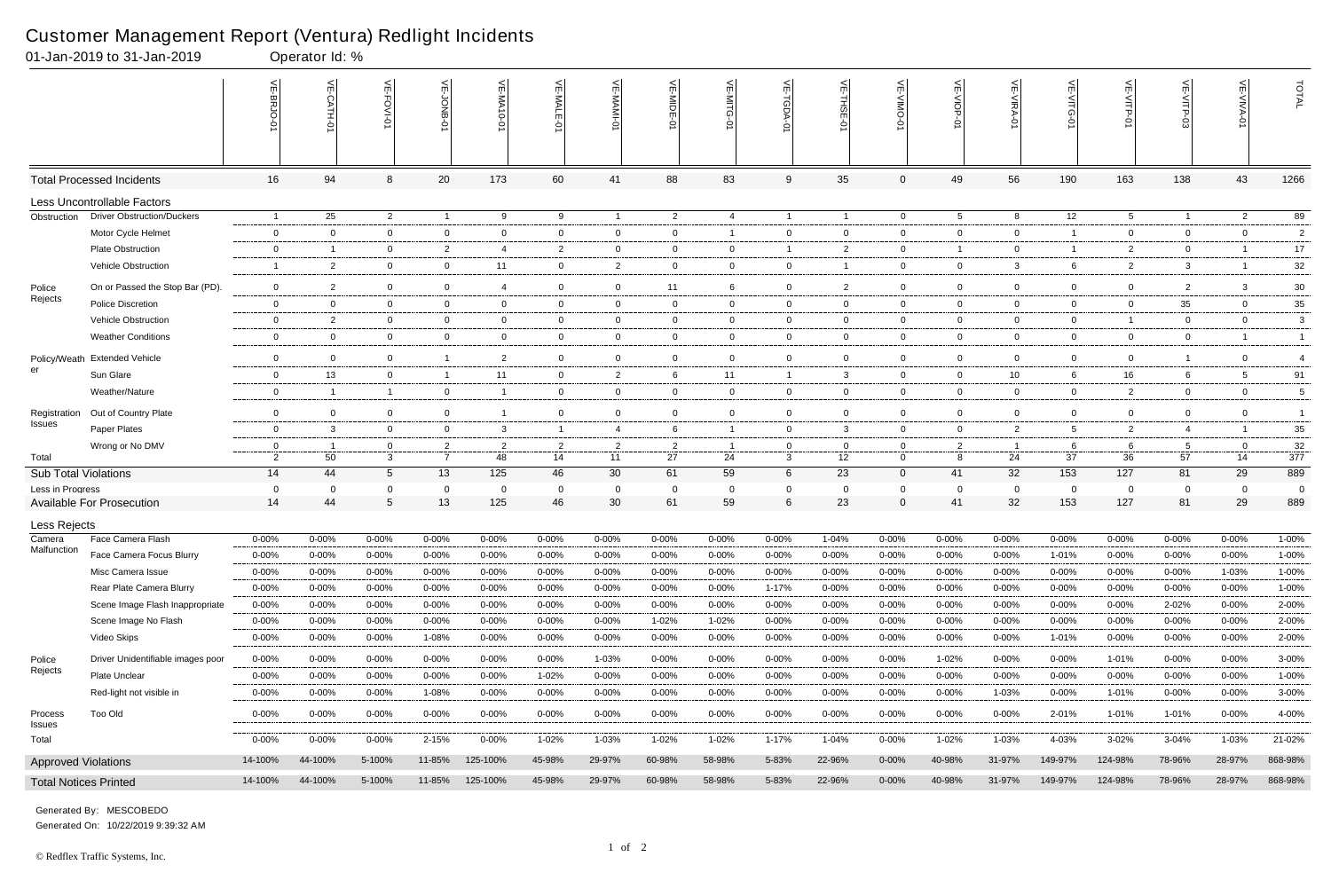Note: If you selected "All" from the "Approach:" drop down list, the statuses reflected in this report will only indicate the current

## Customer Management Report (Ventura) Redlight Incidents

| 01-Jan-2019 to 31-Jan-2019 | Operator Id: % |  |  |  |  |  |   |  |  |  |  |
|----------------------------|----------------|--|--|--|--|--|---|--|--|--|--|
|                            |                |  |  |  |  |  | m |  |  |  |  |

Generated On: 10/22/2019 9:39:32 AM Generated By: MESCOBEDO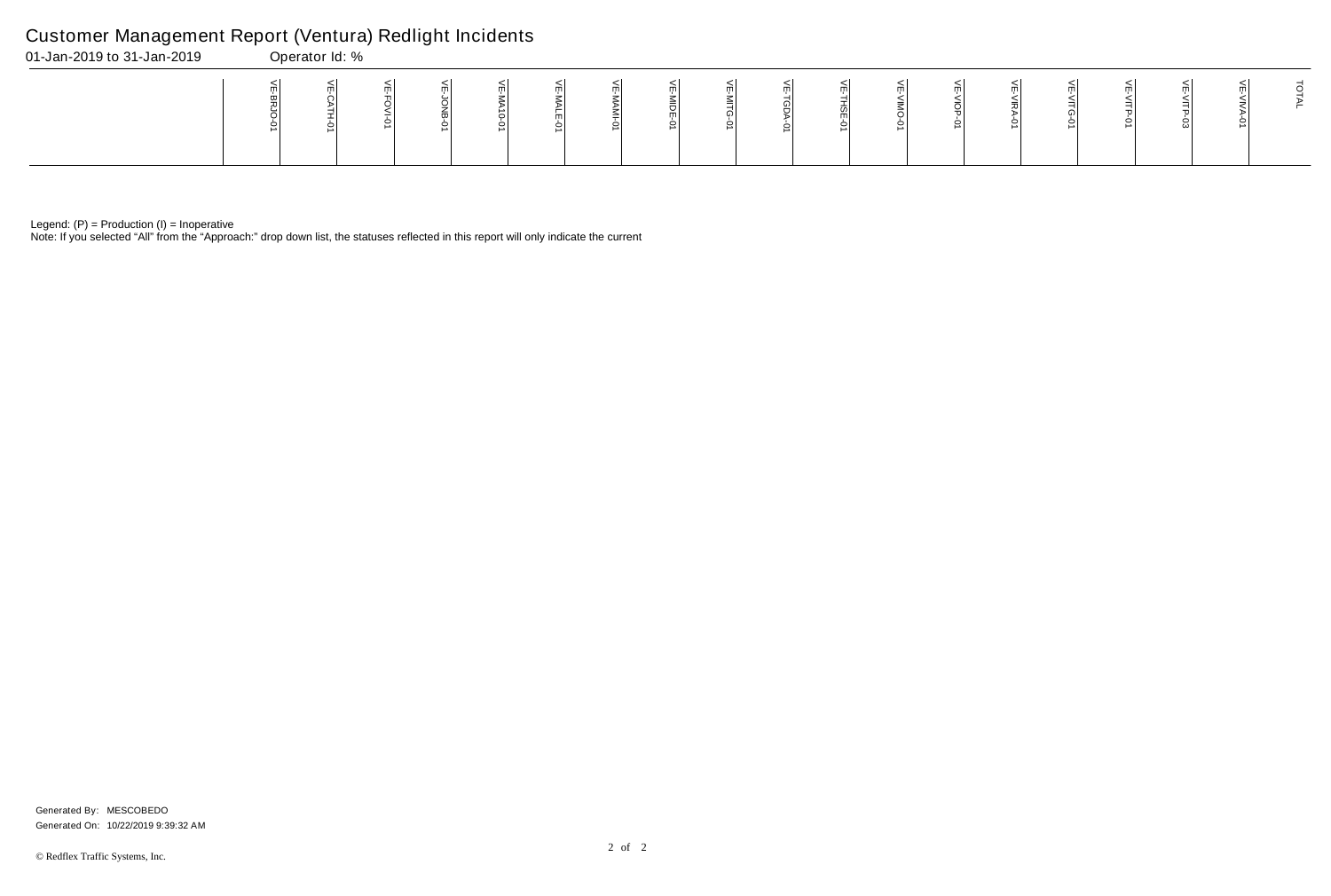|                             | 01-Feb-2019 to 28-Feb-2019        |                         | Operator Id: %       |                  |                                  |                |                |                     |                |                      |                                           |                               |                     |                     |                      |                 |                      |                |                |                |
|-----------------------------|-----------------------------------|-------------------------|----------------------|------------------|----------------------------------|----------------|----------------|---------------------|----------------|----------------------|-------------------------------------------|-------------------------------|---------------------|---------------------|----------------------|-----------------|----------------------|----------------|----------------|----------------|
|                             |                                   | VE-BRJO-<br>Q           |                      | <b>VE-FOVI-0</b> | VE-JONB-01                       | VE-MA10-0      | VE-MALE-01     | VE-MAMI-01          | VE-MIDE-01     | VE-MITG<br>ò         | $\mathrel{\widehat{=}}$<br>$\overline{5}$ | $\widetilde{\mathbb{F}}$<br>ġ | VE-VIMO-0           | VE-VIOP-01          | VE-VIRA-01           | VE-VITG-0       | VE-VITP-01           | VE-VITP-03     | VE-VIVA.<br>Ó  | TOTAL          |
|                             | <b>Total Processed Incidents</b>  | 23                      | 98                   | 10               | 17                               | 143            | 64             | 36                  | 70             | 73                   | 12                                        | 28                            | $\mathbf{0}$        | 44                  | 38                   | 178             | 150                  | 160            | 46             | 1190           |
|                             | Less Uncontrollable Factors       |                         |                      |                  |                                  |                |                |                     |                |                      |                                           |                               |                     |                     |                      |                 |                      |                |                |                |
| Obstruction                 | <b>Driver Obstruction/Duckers</b> | $\overline{2}$          | 13                   | $\mathbf 0$      | $\overline{2}$                   | 5 <sup>5</sup> | 5              | $\overline{1}$      | 5              | $\mathbf 0$          | $\mathbf 0$                               | $\overline{0}$                | $\mathbf 0$         | $\overline{4}$      | $\overline{2}$       | 10 <sup>1</sup> | 4                    | $\overline{2}$ | $\mathbf{3}$   | 58             |
|                             | Motor Cycle Helmet                | $\mathbf{0}$            | -1                   | $\mathbf 0$      | $\overline{0}$                   | $\overline{0}$ | $\mathbf{0}$   | $\mathbf{0}$        | $\mathbf{0}$   | -1                   | 0                                         | 0                             | $\mathbf 0$         | $\overline{0}$      | $\overline{0}$       |                 | $\overline{0}$       | $\Omega$       | $\overline{0}$ | -3             |
|                             | <b>Plate Obstruction</b>          | $\mathbf 0$             | $\overline{0}$       | $\overline{0}$   | $\overline{1}$                   | $\mathbf{2}$   | $\overline{1}$ | $\mathbf{0}$        |                | $\overline{0}$       | 0                                         | 0                             | $\overline{0}$      | $\overline{1}$      | $\overline{0}$       | $\overline{2}$  | $\overline{2}$       | $\mathbf 0$    | 3              | 13             |
|                             | Vehicle Obstruction               | $\overline{0}$          | 6                    | $\mathbf 0$      | $\mathbf{0}$                     | $\mathbf{3}$   | $\mathbf{0}$   | $5\phantom{.0}$     | 3              | $\overline{0}$       | $\mathbf 0$                               | -1                            | $\mathbf 0$         | $\bf{0}$            | $\overline{2}$       | 6               | $\overline{2}$       | $\overline{2}$ |                | 31             |
| Police                      | On or Passed the Stop Bar (PD).   | $\overline{0}$          | 5 <sup>5</sup>       | $\overline{0}$   | $\overline{1}$                   | 3              | -1             | $\mathbf 0$         | 16             | 5                    | $\overline{1}$                            | $\overline{0}$                | $\overline{0}$      | $\overline{0}$      | $\overline{0}$       | $\overline{0}$  | $\overline{2}$       | $\Omega$       | $\overline{7}$ | 41             |
| Rejects                     | <b>Police Discretion</b>          | $\mathbf{0}$            | $\overline{0}$       | $\overline{1}$   | $\mathbf{0}$                     | $\overline{0}$ | $\mathbf{0}$   | $\overline{0}$      | $\mathbf 0$    | $\overline{0}$       | $\mathbf{0}$                              | -1                            | $\overline{0}$      | $\overline{0}$      | $\overline{0}$       |                 | $\mathbf{1}$         | $\mathbf 0$    | $\overline{0}$ | $\overline{4}$ |
|                             | Safe Turn On Red                  | $\overline{0}$          | $\overline{1}$       | $\overline{0}$   | $\mathbf 0$                      | $\overline{0}$ | $\mathbf{0}$   | $\mathbf 0$         |                | $\overline{0}$       | $\mathbf 0$                               | $\overline{0}$                | $\overline{0}$      | $\overline{0}$      | $\overline{0}$       | $\overline{0}$  | $\overline{0}$       | $\overline{0}$ | $\overline{0}$ | $\overline{2}$ |
|                             | Policy/Weath Extended Vehicle     | $\mathbf 0$             | $\overline{0}$       | $\Omega$         | $\mathbf 0$                      | $\overline{0}$ | $\overline{0}$ | $\mathbf 0$         | $\mathbf 0$    | $\overline{0}$       | $\overline{1}$                            | $\mathbf 0$                   | $\overline{0}$      | $\mathbf 0$         | $\overline{0}$       | $\overline{0}$  | $\overline{0}$       | $\overline{2}$ | $\overline{0}$ | 3              |
| er                          | Sun Glare                         | $\overline{\mathbf{1}}$ | 10 <sup>1</sup>      | $\overline{0}$   | $\overline{1}$                   | 11             | $\mathbf{1}$   | $\overline{1}$      | -5             | 10                   | 0                                         | 6                             | $\mathbf 0$         | $\mathbf{3}$        | 8                    | $\overline{7}$  | 10                   | 11             | 3              | 88             |
|                             | Weather/Nature                    | $\mathbf{0}$            | $\overline{0}$       | $\overline{1}$   | $\mathbf{0}$                     | $\overline{0}$ | $\overline{2}$ | $\overline{1}$      |                | $\overline{0}$       | $\overline{0}$                            | -1                            | $\overline{0}$      | $\overline{0}$      | $\overline{0}$       | $\mathbf{0}$    | $\overline{2}$       | $\overline{0}$ | $\overline{0}$ | 8              |
|                             |                                   | $\mathbf 0$             |                      |                  |                                  |                |                |                     |                |                      |                                           | - 1                           |                     |                     |                      |                 |                      |                |                |                |
| Registration<br>Issues      | Paper Plates                      |                         | $\overline{2}$       | $\overline{0}$   | $\overline{1}$                   | $\overline{2}$ | $\overline{2}$ | $\mathbf 0$         |                | $\overline{2}$       | $\overline{1}$                            |                               | $\overline{0}$      | $\overline{1}$      | $\overline{2}$       | 3               | $\overline{2}$       | 3              | $\overline{0}$ | 23             |
| Total                       | Wrong or No DMV                   | $\mathbf{0}$<br>-3      | $\overline{2}$<br>40 | $\mathbf 0$<br>2 | $\overline{1}$<br>$\overline{7}$ | 5<br>31        | 13             | $\overline{0}$<br>8 | $\Omega$<br>33 | $\overline{2}$<br>20 | $\mathbf 0$<br>$\mathbf{3}$               | - 1<br>11                     | 0<br>$\overline{0}$ | $\overline{0}$<br>9 | $\overline{0}$<br>14 | 3<br>33         | $\overline{2}$<br>27 | -4<br>24       | 18             | 22<br>296      |
| <b>Sub Total Violations</b> |                                   | 20                      | 58                   | 8                | 10                               | 112            | 51             | 28                  | 37             | 53                   | 9                                         | 17                            | $\mathbf{0}$        | 35                  | 24                   | 145             | 123                  | 136            | 28             | 894            |
| Less in Progress            |                                   | $\overline{0}$          | $\mathbf 0$          | $\mathbf 0$      | 0                                | $\mathbf 0$    | 0              | $\mathbf{0}$        | $\Omega$       | $\overline{0}$       | 0                                         | - 0                           | $\Omega$            | $\overline{0}$      | $\overline{0}$       | $\Omega$        | $\mathbf{0}$         | $\overline{0}$ | $\mathbf 0$    | - 0            |
|                             | <b>Available For Prosecution</b>  | 20                      | 58                   | 8                | 10                               | 112            | 51             | 28                  | 37             | 53                   | 9                                         | 17                            | $\mathbf{0}$        | 35                  | 24                   | 145             | 123                  | 136            | 28             | 894            |
| Less Rejects                |                                   |                         |                      |                  |                                  |                |                |                     |                |                      |                                           |                               |                     |                     |                      |                 |                      |                |                |                |
| Camera                      | Face Camera Focus Blurry          | $0 - 00%$               | $0 - 00\%$           | 0-00%            | $0 - 00\%$                       | $0 - 00%$      | 1-02%          | 0-00%               | 1-03%          | $0 - 00\%$           | $0 - 00%$                                 | $0 - 00%$                     | $0 - 00\%$          | $0 - 00\%$          | $0 - 00%$            | $0 - 00%$       | $0 - 00%$            | $0 - 00%$      | $0 - 00\%$     | 2-00%          |
| Malfunction<br>Police       | Driver Unidentifiable images poor | $0 - 00%$               | 1-02%                | 1-12%            | $0 - 00%$                        | 3-03%          | 2-04%          | 0-00%               | 2-05%          | $0 - 00\%$           | $0 - 00%$                                 | $0 - 00%$                     | $0 - 00\%$          | 1-03%               | $1 - 04%$            | 0-00%           | 5-04%                | 4-03%          | 1-04%          | 21-02%         |
| Rejects                     | <b>Plate Unclear</b>              | 1-05%                   | $0 - 00%$            | 0-00%            | $0 - 00%$                        | 1-01%          | 0-00%          | $0 - 00%$           | 0-00%          | $0 - 00%$            | $1 - 11%$                                 | $0 - 00%$                     | 0-00%               | $0 - 00%$           | $0 - 00%$            | 0-00%           | $0 - 00%$            | $0 - 00%$      | $0 - 00%$      | 3-00%          |
|                             | Red-light not visible in          | $0 - 00\%$              | $0 - 00\%$           | $0 - 00\%$       | $0 - 00\%$                       | 2-02%          | $0 - 00\%$     | $0 - 00\%$          | $0 - 00\%$     | $0 - 00\%$           | $0 - 00%$                                 | $0 - 00%$                     | $0 - 00\%$          | $0 - 00%$           | $0 - 00%$            | $0 - 00%$       | $0 - 00%$            | $0 - 00%$      | $0 - 00\%$     | 2-00%          |
| Process                     | Too Old                           | $0 - 00%$               | 5-09%                | $0 - 00\%$       | $0 - 00\%$                       | 11-10%         | 3-06%          | 5-18%               | 4-11%          | 4-08%                | $0 - 00\%$                                | $0 - 00%$                     | $0 - 00\%$          | 1-03%               | $3 - 12%$            | 10-07%          | 14-11%               | 17-12%         | 4-14%          | 81-09%         |
| <b>Issues</b><br>Total      |                                   | $1 - 05%$               | 6-10%                | $1 - 12%$        | $0 - 00\%$                       | 17-15%         | $6 - 12%$      | 5-18%               | 7-19%          | 4-08%                | $1 - 11%$                                 | $0 - 00%$                     | $0 - 00\%$          | 2-06%               | 4-17%                | 10-07%          | 19-15%               | 21-15%         | 5-18%          | 109-12%        |
| <b>Approved Violations</b>  |                                   | 19-95%                  | 52-90%               | 7-88%            | 10-100%                          | 95-85%         | 45-88%         | 23-82%              | 30-81%         | 49-92%               | 8-89%                                     | 17-100%                       | $0 - 00\%$          | 33-94%              | 20-83%               | 135-93%         | 104-85%              | 115-85%        | 23-82%         | 785-88%        |
|                             | <b>Total Notices Printed</b>      | 19-95%                  | 52-90%               | 7-88%            | 10-100%                          | 95-85%         | 45-88%         | 23-82%              | 30-81%         | 49-92%               | 8-89%                                     | 17-100%                       | $0 - 00\%$          | 33-94%              | 20-83%               | 135-93%         | 104-85%              | 115-85%        | 23-82%         | 785-88%        |

Note: If you selected "All" from the "Approach:" drop down list, the statuses reflected in this report will only indicate the current

## Customer Management Report (Ventura) Redlight Incidents

Generated On: 10/22/2019 9:40:07 AM Generated By: MESCOBEDO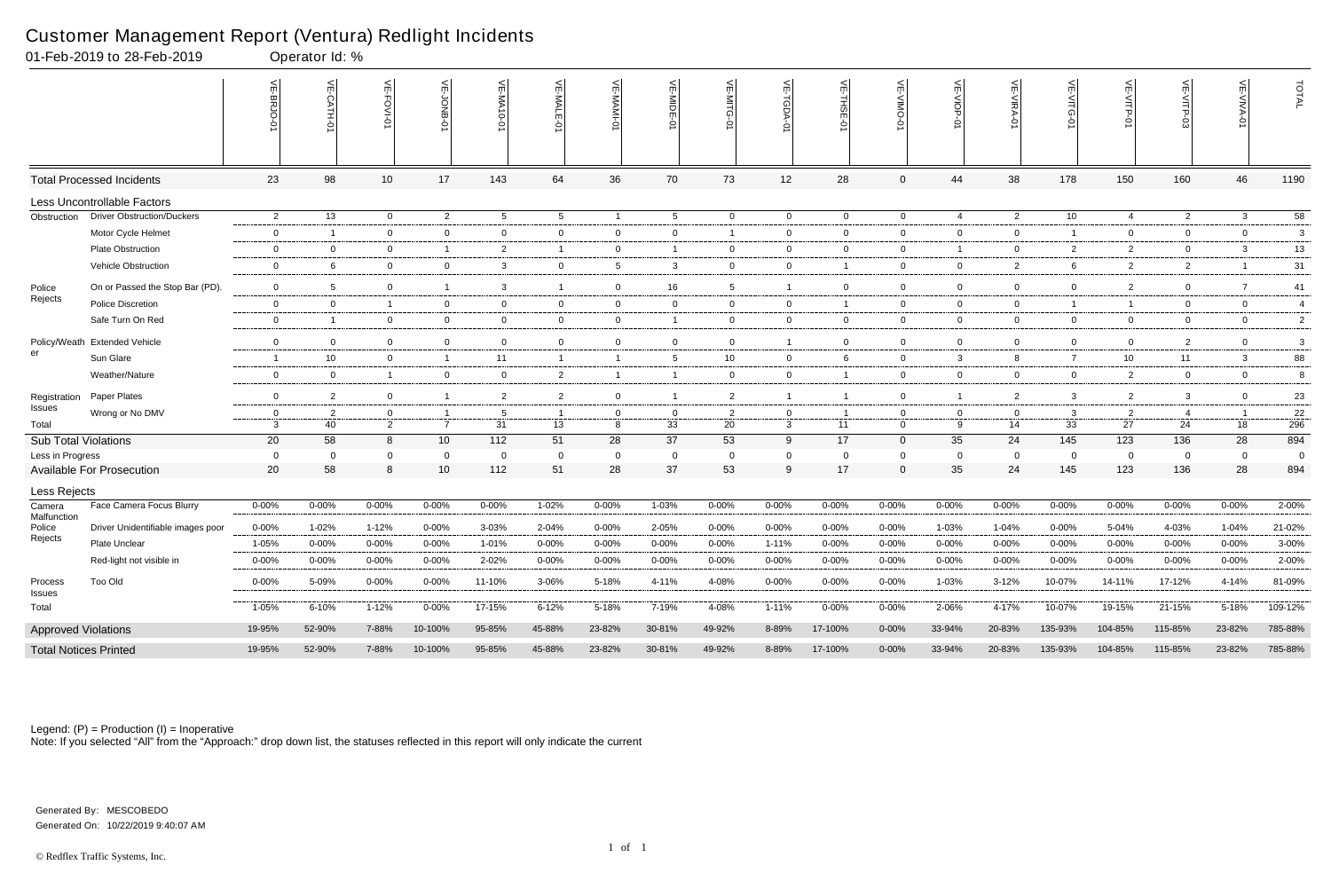|                             | 01-Mar-2019 to 31-Mar-2019        |                | Operator Id: %  |                 |                |                    |                |                |                |                            |                |                |              |                |                |                |                |                                            |                          |                |
|-----------------------------|-----------------------------------|----------------|-----------------|-----------------|----------------|--------------------|----------------|----------------|----------------|----------------------------|----------------|----------------|--------------|----------------|----------------|----------------|----------------|--------------------------------------------|--------------------------|----------------|
|                             |                                   |                | $\leq$<br>ГН-0. | اٺ<br>FOVI-01   | ⊭              | 닞<br>WA-<br>$-0-0$ | VE-MALE<br>ò   | 는              | VE-MIDE-01     | VE-MITG-<br>$\overline{5}$ | VE-TGDA-0      | VE-THSE-01     | VE-VIMO-01   | VE-VIOP-01     | VE-VIRA-01     | ے<br>റ<br>Ò    | VE-VITP-01     | $\widetilde{\mathbb{F}}$<br><b>SD-91IV</b> | $\widetilde{\mathbb{F}}$ | TOTAL          |
|                             | <b>Total Processed Incidents</b>  | 38             | 169             | 16              | 27             | 204                | 66             | 51             | 107            | 89                         | 30             | 52             | 0            | 59             | 51             | 241            | 158            | 192                                        | 53                       | 1603           |
|                             | Less Uncontrollable Factors       |                |                 |                 |                |                    |                |                |                |                            |                |                |              |                |                |                |                |                                            |                          |                |
| Obstruction                 | <b>Driver Obstruction/Duckers</b> | 4              | 13              | $\overline{1}$  | $\overline{0}$ | 8                  | $\overline{2}$ | $\mathbf{3}$   | $\mathbf{3}$   | $\overline{0}$             | $\overline{0}$ | $\mathbf{3}$   | $\mathbf{0}$ | 6              | 10             | 13             | $\overline{2}$ | 4                                          | $\overline{2}$           | 74             |
|                             | Motor Cycle Helmet                | $\overline{0}$ |                 | $\mathbf{0}$    | 0              | 0                  | $\mathbf{0}$   | $\overline{1}$ | -1             | -1                         | 0              | -1             | $\mathbf{0}$ | $\overline{0}$ | $\overline{0}$ | 0              | $\overline{0}$ | $\mathbf{0}$                               | $\mathbf 0$              | 5              |
|                             | <b>Plate Obstruction</b>          | $\mathbf 0$    | -6              | $\overline{0}$  | $\overline{1}$ | 5                  | -1             | $\overline{0}$ | $\overline{2}$ | $\mathbf{0}$               | $\overline{1}$ | $\overline{0}$ | $\mathbf{0}$ | $\overline{0}$ | $\mathbf 0$    | $\overline{0}$ | $\overline{2}$ | 3                                          |                          | 22             |
|                             | Vehicle Obstruction               | -1             | -5              | $\overline{0}$  | 0              | 5                  | $\mathbf{0}$   | $\mathbf 0$    | 0              | $\overline{2}$             | $\overline{2}$ |                | $\mathbf{0}$ | $\mathbf{1}$   | $\overline{2}$ | 4              | $\overline{2}$ | $\overline{2}$                             |                          | 28             |
| Police                      | Incorrect/Incomplete DMV          | $\mathbf 0$    | $\Omega$        | $\overline{0}$  | $\mathbf 0$    | 0                  |                | $\mathbf 0$    | $\mathbf 0$    | 0                          | $\mathbf 0$    | $\overline{0}$ | $\mathbf{0}$ | $\mathbf 0$    | $\mathbf 0$    | $\mathbf 0$    | $\mathbf 0$    | $\mathbf 0$                                | $\mathbf 0$              | $\overline{1}$ |
| Rejects                     | On or Passed the Stop Bar (PD).   | $\mathbf 0$    | -6              | $\overline{0}$  | $\overline{0}$ | 4                  | $\mathbf{0}$   | $\mathbf 0$    | 15             | 5                          | $\mathbf{0}$   | $\overline{0}$ | $\mathbf{0}$ | $\overline{0}$ | $\mathbf 0$    | 0              | 3              | $\overline{2}$                             | 10                       | 45             |
|                             | <b>Police Discretion</b>          | 0              |                 | $\mathbf 0$     | $\mathbf 0$    |                    | $\mathbf{0}$   | $\mathbf{0}$   | 0              | $\mathbf 0$                | 0              | $\overline{0}$ | $\mathbf{0}$ | $\mathbf 0$    | $\overline{0}$ | 0              | 9              | 12                                         |                          | 24             |
|                             | Safe Turn On Red                  | $\overline{0}$ | $\mathbf 0$     | $\overline{0}$  | $\overline{0}$ | $\mathbf{0}$       | $\mathbf{0}$   | $\overline{0}$ | $\overline{2}$ | -1                         | 0              | $\overline{0}$ | $\mathbf{0}$ | $\overline{0}$ | $\overline{0}$ | $\overline{0}$ | $\overline{0}$ | $\mathbf{0}$                               | -1                       | 4              |
|                             | <b>Vehicle Obstruction</b>        | $\overline{0}$ | -1              | $\overline{0}$  | $\overline{0}$ | $\mathbf 0$        | $\mathbf{0}$   | $\mathbf 0$    | $\mathbf 0$    | $\mathbf{0}$               | 0              | $\overline{0}$ | $\mathbf{0}$ | $\overline{0}$ | $\overline{0}$ | $\mathbf{0}$   | $\overline{0}$ | $\mathbf 0$                                | $\mathbf{0}$             | $\mathbf{1}$   |
| Policy/Weath                | <b>Extended Vehicle</b>           | -1             | $\overline{1}$  | $\overline{0}$  | $\overline{0}$ | $\overline{2}$     | $\mathbf{0}$   | $\overline{0}$ | $\mathbf 0$    | $\mathbf{0}$               | 0              | -1             | $\mathbf{0}$ | $\overline{0}$ | $\overline{0}$ | $\mathbf 0$    | $\mathbf{1}$   | $\mathbf 0$                                | $\overline{0}$           | 6              |
| er                          | Sun Glare                         | $\overline{0}$ | 11              | $\overline{2}$  | $\overline{0}$ | 13                 | $\mathbf{1}$   | 5              | $\mathbf{3}$   | 15                         | 6              | 8              | $\mathbf{0}$ | $\mathbf{3}$   | 9              | 13             | 8              | 13                                         | 7                        | 117            |
|                             | Weather/Nature                    | -1             | 0               | $\overline{1}$  | $\overline{0}$ | -1                 | $\mathbf{1}$   | $\overline{1}$ | $\mathbf 0$    |                            | $\overline{1}$ | $\overline{0}$ | $\mathbf{0}$ | $\mathbf{1}$   | $\overline{0}$ | $\mathbf{0}$   | $\mathbf{1}$   | $\mathbf{0}$                               | -1                       | 10             |
|                             | Out of Country Plate              | $\overline{0}$ | -1              | $\overline{0}$  | $\overline{0}$ | $\mathbf{0}$       | $\mathbf{0}$   | $\mathbf{0}$   | $\mathbf 0$    | 0                          | 0              | $\overline{0}$ | $\mathbf{0}$ | $\overline{0}$ | $\overline{0}$ | 0              | $\mathbf{0}$   | $\mathbf 0$                                | $\overline{0}$           | $\overline{1}$ |
| Registration<br>Issues      | Paper Plates                      | $\overline{0}$ | $\overline{2}$  | $\overline{0}$  | $\mathbf{3}$   | 9                  | 3              | $\overline{4}$ | 5              |                            | $\mathbf 0$    | -1             | $\mathbf{0}$ | $\overline{1}$ | $\overline{2}$ | 5              | $\mathbf{3}$   | 5                                          | $\overline{2}$           | 46             |
|                             | Wrong or No DMV                   | 0              | 3               | -1              | 0              | 6                  | $\overline{2}$ | $\overline{0}$ | - 1            | 0                          | $\overline{1}$ | - 1            | $\mathbf{0}$ | $\overline{1}$ | 0              | 6              | 4              | -6                                         | - 1                      | 33             |
| Total                       |                                   | $\overline{7}$ | 51              | $5\overline{5}$ | $\overline{4}$ | 54                 | 11             | 14             | 32             | 26                         | 11             | 16             | $\mathbf{0}$ | 13             | 23             | 41             | 35             | 47                                         | 27                       | 417            |
| <b>Sub Total Violations</b> |                                   | 31             | 118             | 11              | 23             | 150                | 55             | 37             | 75             | 63                         | 19             | 36             | 0            | 46             | 28             | 200            | 123            | 145                                        | 26                       | 1186           |
| Less in Progress            |                                   | 0              | $\mathbf 0$     | 0               | $\overline{0}$ | 0                  | 0              | $\overline{0}$ | $\mathbf 0$    | 0                          | $\mathbf 0$    | $\mathbf 0$    | 0            | $\overline{0}$ | 0              | $\overline{0}$ | 0              | $\mathbf 0$                                | - 0                      | $\overline{0}$ |
|                             | <b>Available For Prosecution</b>  | 31             | 118             | 11              | 23             | 150                | 55             | 37             | 75             | 63                         | 19             | 36             | $\Omega$     | 46             | 28             | 200            | 123            | 145                                        | 26                       | 1186           |
| Less Rejects                |                                   |                |                 |                 |                |                    |                |                |                |                            |                |                |              |                |                |                |                |                                            |                          |                |
| Camera<br>Malfunction       | Face Camera Flash                 | $0 - 00%$      | $0 - 00%$       | $0 - 00\%$      | $0 - 00%$      | $0 - 00%$          | $0 - 00\%$     | $0 - 00\%$     | 0-00%          | 0-00%                      | $0 - 00%$      | $0 - 00%$      | 0-00%        | $0 - 00%$      | $0 - 00\%$     | $0 - 00%$      | $0 - 00%$      | 1-01%                                      | $0 - 00\%$               | 1-00%          |
|                             | Face Not in Frame                 | $0 - 00%$      | 0-00%           | $0 - 00\%$      | $0 - 00%$      | $0 - 00%$          | $0 - 00\%$     | 1-03%          | 0-00%          | $0 - 00%$                  | 0-00%          | $0 - 00%$      | $0 - 00%$    | $0 - 00%$      | $0 - 00%$      | 0-00%          | 0-00%          | $0 - 00%$                                  | $0 - 00\%$               | 1-00%          |
|                             | Image Missing                     | $0 - 00%$      | $0 - 00%$       | $0 - 00\%$      | $0 - 00%$      | $0 - 00%$          | $0 - 00\%$     | $0 - 00%$      | $0 - 00%$      | $0 - 00%$                  | $0 - 00\%$     | 1-03%          | $0 - 00%$    | $0 - 00\%$     | $0 - 00\%$     | $0 - 00%$      | 0-00%          | $0 - 00\%$                                 | $0 - 00\%$               | 1-00%          |
|                             | Rear Plate Camera Blurry          | $0 - 00%$      | $0 - 00%$       | $0 - 00%$       | $0 - 00%$      | $0 - 00%$          | $0 - 00%$      | $0 - 00%$      | 2-03%          | $0 - 00%$                  | 0-00%          | $0 - 00%$      | $0 - 00%$    | $0 - 00%$      | $0 - 00%$      | $0 - 00%$      | 0-00%          | $0 - 00\%$                                 | 0-00%                    | 2-00%          |
|                             | Rear Plate Flash Inappropriate    | $0 - 00%$      | $0 - 00%$       | $0 - 00\%$      | $0 - 00%$      | 1-01%              | $0 - 00\%$     | $0 - 00%$      | $0 - 00%$      | $0 - 00%$                  | $0 - 00\%$     | $0 - 00%$      | $0 - 00%$    | $0 - 00%$      | $0 - 00\%$     | 1-00%          | 0-00%          | $0 - 00\%$                                 | $0 - 00\%$               | 2-00%          |
|                             | Rear Plate No Flash               | $0 - 00\%$     | $0 - 00\%$      | $0 - 00\%$      | $0 - 00%$      | $0 - 00%$          | 1-02%          | 0-00%          | $0 - 00%$      | $0 - 00%$                  | 0-00%          | $0 - 00%$      | $0 - 00%$    | $0 - 00\%$     | $0 - 00\%$     | $0 - 00%$      | $0 - 00%$      | $0 - 00\%$                                 | $0 - 00\%$               | 1-00%          |
|                             | Scene Image Flash Inappropriate   | $0 - 00%$      | $0 - 00%$       | $0 - 00%$       | $0 - 00%$      | $0 - 00\%$         | $0 - 00\%$     | $0 - 00%$      | 0-00%          | $0 - 00\%$                 | 1-05%          | $0 - 00%$      | $0 - 00%$    | $0 - 00\%$     | $0 - 00\%$     | $0 - 00%$      | 0-00%          | $0 - 00\%$                                 | $0 - 00\%$               | 1-00%          |
|                             | Scene Image No Flash              | 1-03%          | $0 - 00%$       | $0 - 00\%$      | $0 - 00%$      | $0 - 00%$          | $0 - 00\%$     | $0 - 00%$      | $0 - 00%$      | $0 - 00%$                  | 0-00%          | $0 - 00%$      | $0 - 00%$    | $0 - 00\%$     | $0 - 00\%$     | 0-00%          | 0-00%          | $0 - 00\%$                                 | $0 - 00\%$               | 1-00%          |
|                             | Video Skips                       | $0 - 00%$      | $0 - 00%$       | $0 - 00%$       | $0 - 00%$      | $0 - 00%$          | $0 - 00\%$     | 0-00%          | $0 - 00%$      | $0 - 00\%$                 | $0 - 00\%$     | $0 - 00%$      | $0 - 00%$    | $0 - 00\%$     | 2-07%          | 1-00%          | 0-00%          | 0-00%                                      | $0 - 00\%$               | 3-00%          |
| Police                      | Driver Unidentifiable images poor | $0 - 00\%$     | 8-07%           | $0 - 00%$       | $0 - 00%$      | 4-03%              | 1-02%          | 1-03%          | 4-05%          | $0 - 00\%$                 | 0-00%          | 1-03%          | $0 - 00%$    | 1-02%          | $0 - 00\%$     | 1-00%          | 1-01%          | 2-01%                                      | 1-04%                    | 25-02%         |
| Rejects                     | Plate Unclear                     | $0 - 00%$      | $0 - 00%$       | $0 - 00%$       | 1-04%          | 1-01%              | $0 - 00\%$     | $0 - 00%$      | $0 - 00%$      | $0 - 00%$                  | 0-00%          | 1-03%          | $0 - 00%$    | 1-02%          | $0 - 00\%$     | 2-01%          | $0 - 00%$      | 1-01%                                      | $0 - 00\%$               | 7-01%          |
|                             | Red-light not visible in          | $0 - 00%$      | $0 - 00%$       | $0 - 00%$       | $0 - 00%$      | $0 - 00%$          | $0 - 00\%$     | $0 - 00%$      | $0 - 00%$      | $0 - 00\%$                 | 0-00%          | $0 - 00%$      | $0 - 00%$    | $0 - 00\%$     | $0 - 00\%$     | 0-00%          | 0-00%          | 2-01%                                      | $0 - 00\%$               | 2-00%          |
|                             | Unclear Scene Image               | $0 - 00%$      | $0 - 00%$       | $0 - 00\%$      | 1-04%          | $0 - 00\%$         | 0-00%          | 0-00%          | $0 - 00%$      | $0 - 00\%$                 | 0-00%          | $0 - 00%$      | $0 - 00%$    | $0 - 00\%$     | $0 - 00%$      | 0-00%          | $0 - 00%$      | 0-00%                                      | $0 - 00\%$               | 1-00%          |
| Process<br>Issues           | Too Old                           | 1-03%          | 9-08%           | 2-18%           | 1-04%          | 18-12%             | 4-07%          | 2-05%          | 8-11%          | 8-13%                      | $0 - 00\%$     | 4-11%          | $0 - 00\%$   | 4-09%          | 1-04%          | 19-10%         | 11-09%         | 11-08%                                     | $0 - 00\%$               | 103-09%        |

Generated On: 10/22/2019 9:40:49 AM

Generated By: MESCOBEDO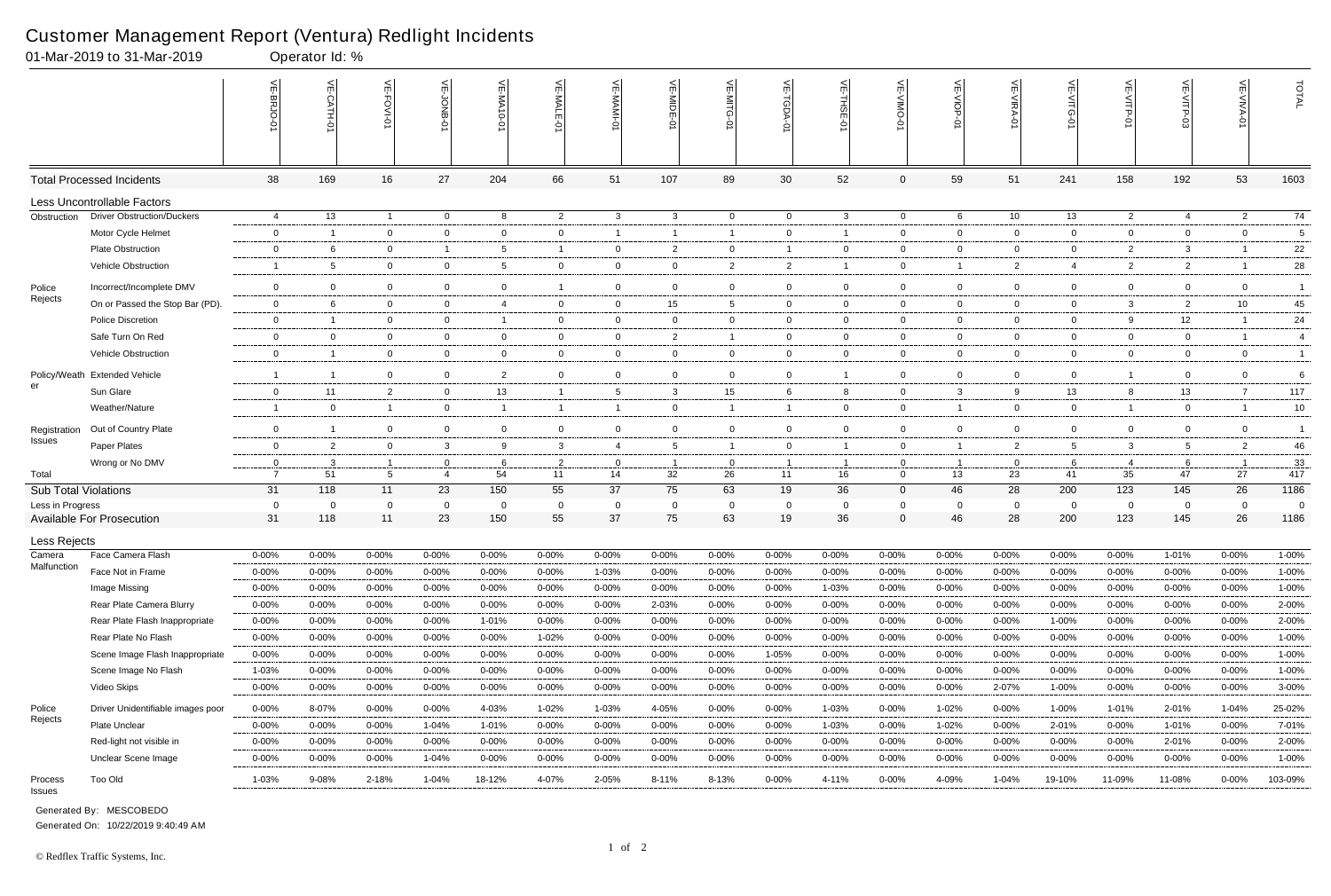## Customer Management Report (Ventura) Redlight Incidents

| 01-Mar-2019 to 31-Mar-2019   |        | Operator Id: % |       |           |         |        |        |        |        |        |        |           |           |           |         |         |         |        |          |
|------------------------------|--------|----------------|-------|-----------|---------|--------|--------|--------|--------|--------|--------|-----------|-----------|-----------|---------|---------|---------|--------|----------|
|                              |        |                |       |           |         |        |        |        |        |        |        |           |           |           |         |         |         |        |          |
| Total                        | 2-06%  | 17-14%         | 2-18% | $3 - 13%$ | 24-16%  | 6-11%  | 4-11%  | 14-19% | 8-13%  | 1-05%  | 7-19%  | $0 - 00%$ | $6 - 13%$ | $3 - 11%$ | 24-12%  | 12-10%  | 17-12%  | 1-04%  | 151-13%  |
| <b>Approved Violations</b>   | 29-94% | 101-86%        | 9-82% | 20-87%    | 126-84% | 49-89% | 33-89% | 61-81% | 55-87% | 18-95% | 29-81% | 0-00%     | 40-87%    | 25-89%    | 176-88% | 111-90% | 128-88% | 25-96% | 1035-87% |
| <b>Total Notices Printed</b> | 29-94% | 101-86%        | 9-82% | 20-87%    | 126-84% | 49-89% | 33-89% | 61-81% | 55-87% | 18-95% | 29-81% | $0 - 00%$ | 40-87%    | 25-89%    | 176-88% | 111-90% | 128-88% | 25-96% | 1035-87% |

Note: If you selected "All" from the "Approach:" drop down list, the statuses reflected in this report will only indicate the current

Generated On: 10/22/2019 9:40:49 AM Generated By: MESCOBEDO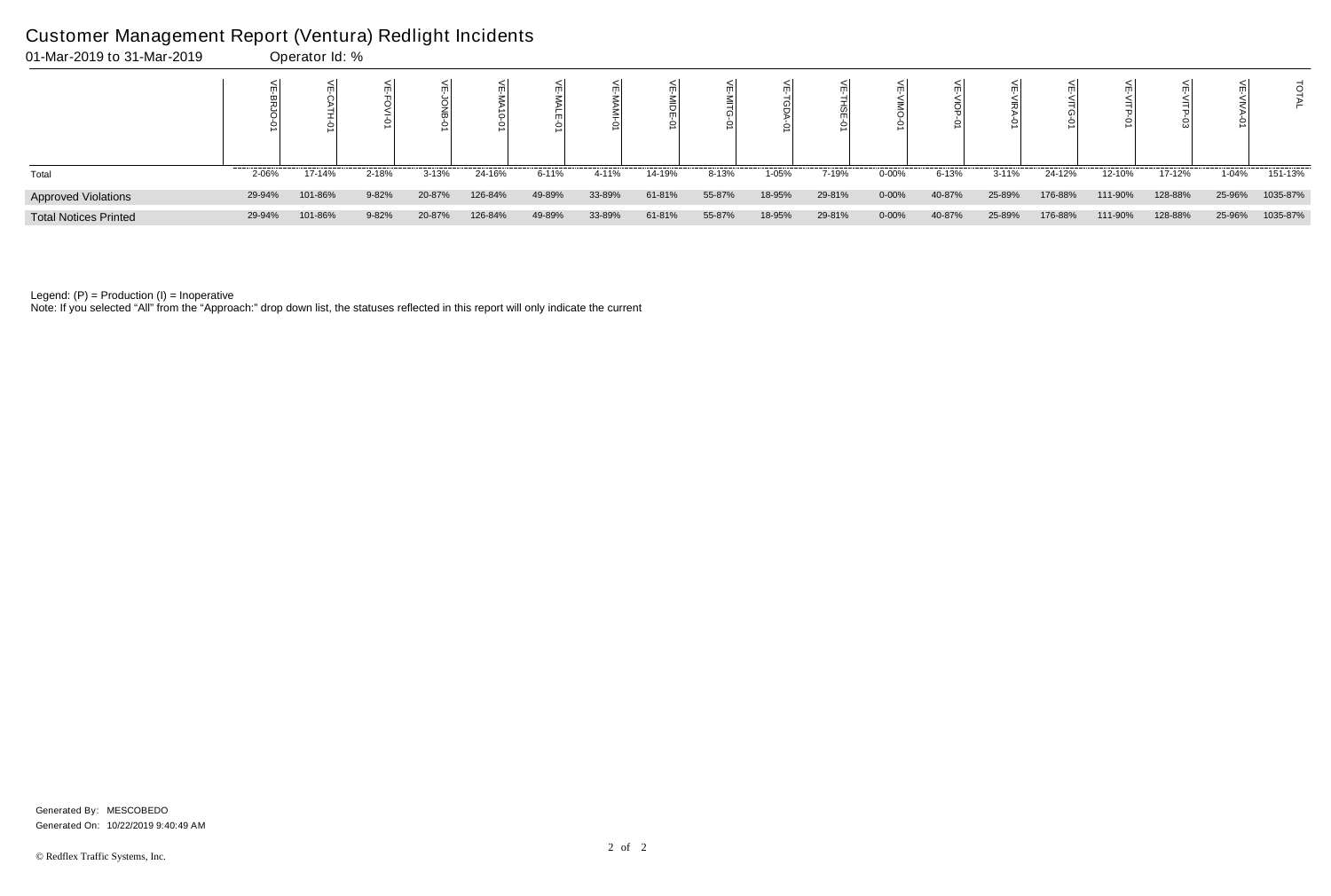|                              | 01-Apr-2019 to 30-Apr-2019        |                | Operator Id: % |                |                |                |                |                                                              |                |                 |                |                         |                |                |                |                   |                 |                |                |                |
|------------------------------|-----------------------------------|----------------|----------------|----------------|----------------|----------------|----------------|--------------------------------------------------------------|----------------|-----------------|----------------|-------------------------|----------------|----------------|----------------|-------------------|-----------------|----------------|----------------|----------------|
|                              |                                   | VE-BRJO-0'     | VE-CATH-01     | VE-FOVI-01     | VE-JONB-01     | VE-MA10-01     | VE-MALE-01     | $\stackrel{<}{\scriptstyle{\textstyle\mathsf{m}}}$<br>-MAMI- | VE-MIDE-01     | VE-MITG-<br>Ş   | 늦<br>TGDA-0    | VE-THSE-01              | $\leq$         | VE-VIOP<br>Ş   | VE-VIRA-01     | 늦<br>⋒<br>$\circ$ | VE-VITP-01      | ⋚              | 늦              | TOTAL          |
|                              | <b>Total Processed Incidents</b>  | 37             | 154            | 10             | 31             | 183            | 55             | 44                                                           | 80             | 104             | 22             | 46                      | 25             | 45             | 43             | 211               | 138             | 161            | 44             | 1433           |
|                              | Less Uncontrollable Factors       |                |                |                |                |                |                |                                                              |                |                 |                |                         |                |                |                |                   |                 |                |                |                |
| Obstruction                  | <b>Driver Obstruction/Duckers</b> | $\overline{0}$ | 15             | $\overline{1}$ | $\overline{1}$ | 8              | $\mathbf{3}$   | $\overline{2}$                                               | $\mathbf{3}$   | $\overline{0}$  | $\overline{0}$ | $\mathbf{3}$            | $\overline{1}$ | 4              | 8              | 16                | $\overline{4}$  | $\mathbf{3}$   | 4              | 76             |
|                              | Motor Cycle Helmet                | $\mathbf 0$    | $\mathbf 0$    | $\mathbf 0$    | $\mathbf 0$    | $\overline{0}$ | $\mathbf 0$    | $\mathbf 0$                                                  | $\mathbf 0$    | $\mathbf{1}$    | $\mathbf 0$    | $\overline{\mathbf{1}}$ | $\overline{0}$ | $\mathbf 0$    | $\mathbf 0$    | 0                 | $\mathbf 0$     | $\mathbf 0$    | $\mathbf 0$    | $\overline{2}$ |
|                              | Plate Obstruction                 | $\mathbf 0$    | $\overline{2}$ | $\overline{0}$ | $\overline{0}$ | $\overline{2}$ | $\mathbf 0$    | $\overline{0}$                                               | -1             | -1              | $\overline{1}$ | $\overline{0}$          | $\mathbf{0}$   | $\overline{0}$ | $\mathbf 0$    | 2                 | $\overline{2}$  | $\overline{1}$ |                | 13             |
|                              | Vehicle Obstruction               | $\mathbf 0$    | $\overline{4}$ | $\overline{0}$ | $\overline{0}$ | 4              | $\mathbf{1}$   | $\mathbf{3}$                                                 | -1             | $\overline{0}$  | $\overline{0}$ | $\mathbf 0$             | 3              | $\overline{1}$ | $\overline{2}$ | 7                 | $\overline{2}$  | 5              | $\overline{0}$ | 33             |
| Police                       | Incorrect/Incomplete DMV          | $\mathbf 0$    | $\overline{0}$ | $\overline{0}$ | $\mathbf 0$    | $\overline{0}$ | $\overline{0}$ | $\mathbf 0$                                                  | $\overline{0}$ | $\mathbf 0$     | $\overline{0}$ | $\overline{0}$          | $\overline{0}$ | $\overline{0}$ | $\mathbf 0$    | 0                 | $\mathbf 0$     | $\mathbf 0$    |                | $\overline{1}$ |
| Rejects                      | On or Passed the Stop Bar (PD).   | $\mathbf 0$    | $\overline{7}$ | $\overline{0}$ | $\overline{0}$ | 8              | $\overline{0}$ | $\overline{0}$                                               | 11             | $5\overline{)}$ | $\mathbf 0$    | $\overline{0}$          | $\mathbf 0$    | $\overline{0}$ | $\mathbf 0$    | 0                 | $\mathbf{3}$    | 6              | $\mathbf{3}$   | 43             |
|                              | Police Discretion                 | $\overline{0}$ | 5              | 1              | $\overline{0}$ | -1             | $\mathbf 0$    | $\overline{0}$                                               | 0              | -1              | $\overline{0}$ | $\overline{\mathbf{1}}$ | 0              | $\overline{1}$ | $\mathbf 0$    | $\overline{2}$    | $5\overline{)}$ | 8              | $\mathbf 0$    | 25             |
|                              | Safe Turn On Red                  | $\mathbf 0$    |                | $\overline{0}$ | $\overline{0}$ | $\overline{0}$ | $\overline{0}$ | $\overline{0}$                                               | $\mathbf 0$    | -1              | $\mathbf{0}$   | $\overline{0}$          | $\mathbf 0$    | $\overline{0}$ | $\mathbf 0$    | 0                 | $\overline{0}$  | $\mathbf{0}$   | - 1            | 3              |
|                              | Vehicle Obstruction               | $\mathbf 0$    | $\mathbf{3}$   | $\mathbf 0$    | $\mathbf 0$    | $\overline{0}$ | $\mathbf 0$    | $\overline{0}$                                               | $\mathbf{0}$   | $\overline{0}$  | $\overline{0}$ | $\mathbf 0$             | $\overline{0}$ | $\mathbf 0$    | $\mathbf 0$    | -1                | $\overline{0}$  | $\mathbf 0$    | -1             | 5              |
|                              | Policy/Weath Extended Vehicle     | $\mathbf 1$    | $\mathbf{3}$   | $\overline{0}$ | $\overline{0}$ | $\overline{0}$ | $\overline{0}$ | $\mathbf 0$                                                  | $\mathbf{0}$   | $\overline{0}$  | $\mathbf 0$    | $\overline{0}$          |                | $\mathbf 0$    | $\overline{0}$ | $\Omega$          | $\overline{0}$  | 2              | $\overline{0}$ | $\overline{7}$ |
| er                           | Sun Glare                         | $\overline{1}$ | 12             | $\overline{0}$ | $\overline{0}$ | 15             | -1             | $\overline{4}$                                               | $\overline{2}$ | 24              | $\overline{7}$ | 6                       | $\mathbf{0}$   | 4              | 10             | 15                | 12 <sup>°</sup> | 14             | $\overline{7}$ | 134            |
|                              | Weather/Nature                    | $\overline{1}$ |                | $\overline{0}$ | $\mathbf 0$    | -1             | $\overline{0}$ | $\mathbf 0$                                                  | $\mathbf{0}$   | $\mathbf{0}$    | $\overline{0}$ | $\mathbf{0}$            | $\overline{0}$ | $\overline{0}$ | $\mathbf 0$    | $\overline{1}$    | $\overline{0}$  | 8              | $\overline{0}$ | 12             |
| Registration                 | Paper Plates                      | $\overline{0}$ | 6              | $\overline{0}$ | $\overline{0}$ | 6              | $\overline{2}$ | $\overline{7}$                                               | 3              | $\mathbf{1}$    | $\mathbf 0$    | 2                       | -1             | $\overline{1}$ | $\mathbf 0$    | 4                 | $\overline{0}$  | 3              | $\overline{4}$ | 40             |
| Issues                       | Wrong or No DMV                   | $\mathbf 0$    |                |                | 3              | 2              | 0              | $\overline{1}$                                               | - 0            | 2               | $\overline{0}$ | -3                      | -1             | 0              | - 0            | 4                 | 3               | 8              | $\overline{4}$ | 36             |
| Total                        |                                   | 3              | 63             | 3              | $\overline{4}$ | 47             | $\overline{7}$ | 17                                                           | 21             | 36              | 8              | 16                      | $\overline{7}$ | 11             | 20             | 52                | 31              | 58             | 26             | 430            |
| <b>Sub Total Violations</b>  |                                   | 34             | 91             | $\overline{7}$ | 27             | 136            | 48             | 27                                                           | 59             | 68              | 14             | 30                      | 18             | 34             | 23             | 159               | 107             | 103            | 18             | 1003           |
| Less in Progress             |                                   | 0              | $\Omega$       | $\mathbf 0$    | 0              | $\Omega$       | $\mathbf 0$    | $\overline{0}$                                               | 0              | 0               | $\mathbf 0$    | 0                       | 0              | $\mathbf 0$    | - 0            | $\overline{0}$    | 0               | $\mathbf 0$    | $\Omega$       | 0              |
|                              | <b>Available For Prosecution</b>  | 34             | 91             | $\overline{7}$ | 27             | 136            | 48             | 27                                                           | 59             | 68              | 14             | 30                      | 18             | 34             | 23             | 159               | 107             | 103            | 18             | 1003           |
| Less Rejects                 |                                   |                |                |                |                |                |                |                                                              |                |                 |                |                         |                |                |                |                   |                 |                |                |                |
| Camera<br>Malfunction        | Image Missing                     | $0 - 00%$      | $0 - 00%$      | 0-00%          | 0-00%          | $0 - 00%$      | $0 - 00\%$     | 0-00%                                                        | 0-00%          | $0 - 00%$       | $0 - 00%$      | 0-00%                   | 1-06%          | $0 - 00\%$     | $0 - 00%$      | 0-00%             | 0-00%           | 0-00%          | $0 - 00\%$     | 1-00%          |
|                              | Scene Image Flash Inappropriate   | $0 - 00%$      | $0 - 00%$      | $0 - 00%$      | 0-00%          | $0 - 00%$      | $0 - 00\%$     | 0-00%                                                        | 1-02%          | 0-00%           | $0 - 00%$      | $0 - 00%$               | 0-00%          | $0 - 00%$      | $0 - 00\%$     | 0-00%             | 0-00%           | $0 - 00\%$     | $0 - 00\%$     | 1-00%          |
|                              | Video Skips                       | $0 - 00%$      | $0 - 00%$      | $0 - 00%$      | 0-00%          | 0-00%          | $0 - 00\%$     | 0-00%                                                        | 0-00%          | $0 - 00\%$      | $0 - 00%$      | 0-00%                   | 0-00%          | $0 - 00%$      | $0 - 00%$      | 0-00%             | 1-01%           | 0-00%          | $0 - 00\%$     | 1-00%          |
| Police                       | Driver Unidentifiable images poor | $0 - 00%$      | 4-04%          | $0 - 00%$      | $0 - 00%$      | 1-01%          | $1 - 02%$      | 1-04%                                                        | 1-02%          | $0 - 00\%$      | 1-07%          | 0-00%                   | $0 - 00\%$     | $0 - 00\%$     | 1-04%          | 1-01%             | 2-02%           | $0 - 00\%$     | $0 - 00\%$     | 13-01%         |
| Rejects                      | Plate Unclear                     | $0 - 00%$      | $0 - 00\%$     | $0 - 00%$      | $0 - 00%$      | $0 - 00\%$     | $0 - 00\%$     | $0 - 00%$                                                    | 1-02%          | $0 - 00\%$      | $0 - 00\%$     | $0 - 00%$               | $0 - 00%$      | $0 - 00\%$     | $0 - 00%$      | 1-01%             | $0 - 00%$       | $0 - 00%$      | $0 - 00%$      | 2-00%          |
|                              | Red-light not visible in          | $0 - 00%$      | $0 - 00\%$     | 1-14%          | $0 - 00%$      | $0 - 00\%$     | 0-00%          | 0-00%                                                        | $0 - 00%$      | 0-00%           | $0 - 00\%$     | $0 - 00%$               | 0-00%          | $0 - 00\%$     | 0-00%          | 0-00%             | 0-00%           | 4-04%          | $0 - 00%$      | 5-00%          |
| Process<br>Issues            | Too Old                           | 1-03%          | 8-09%          | $0 - 00\%$     | 2-07%          | 11-08%         | 4-08%          | $0 - 00\%$                                                   | 6-10%          | 6-09%           | $3 - 21%$      | 1-03%                   | $0 - 00\%$     | 3-09%          | $0 - 00\%$     | 13-08%            | 5-05%           | 7-07%          | 1-06%          | 71-07%         |
| Total                        |                                   | 1-03%          | 12-13%         | $1 - 14%$      | 2-07%          | 12-09%         | 5-10%          | 1-04%                                                        | 9-15%          | 6-09%           | 4-29%          | 1-03%                   | 1-06%          | 3-09%          | 1-04%          | 15-09%            | 8-07%           | 11-11%         | 1-06%          | 94-09%         |
| <b>Approved Violations</b>   |                                   | 33-97%         | 79-87%         | 6-86%          | 25-93%         | 124-91%        | 43-90%         | 26-96%                                                       | 50-85%         | 62-91%          | 10-71%         | 29-97%                  | 17-94%         | 31-91%         | 22-96%         | 144-91%           | 99-93%          | 92-89%         | 17-94%         | 909-91%        |
| <b>Total Notices Printed</b> |                                   | 33-97%         | 79-87%         | 6-86%          | 25-93%         | 124-91%        | 43-90%         | 26-96%                                                       | 50-85%         | 62-91%          | 10-71%         | 29-97%                  | 17-94%         | 31-91%         | 22-96%         | 144-91%           | 99-93%          | 92-89%         | 17-94%         | 909-91%        |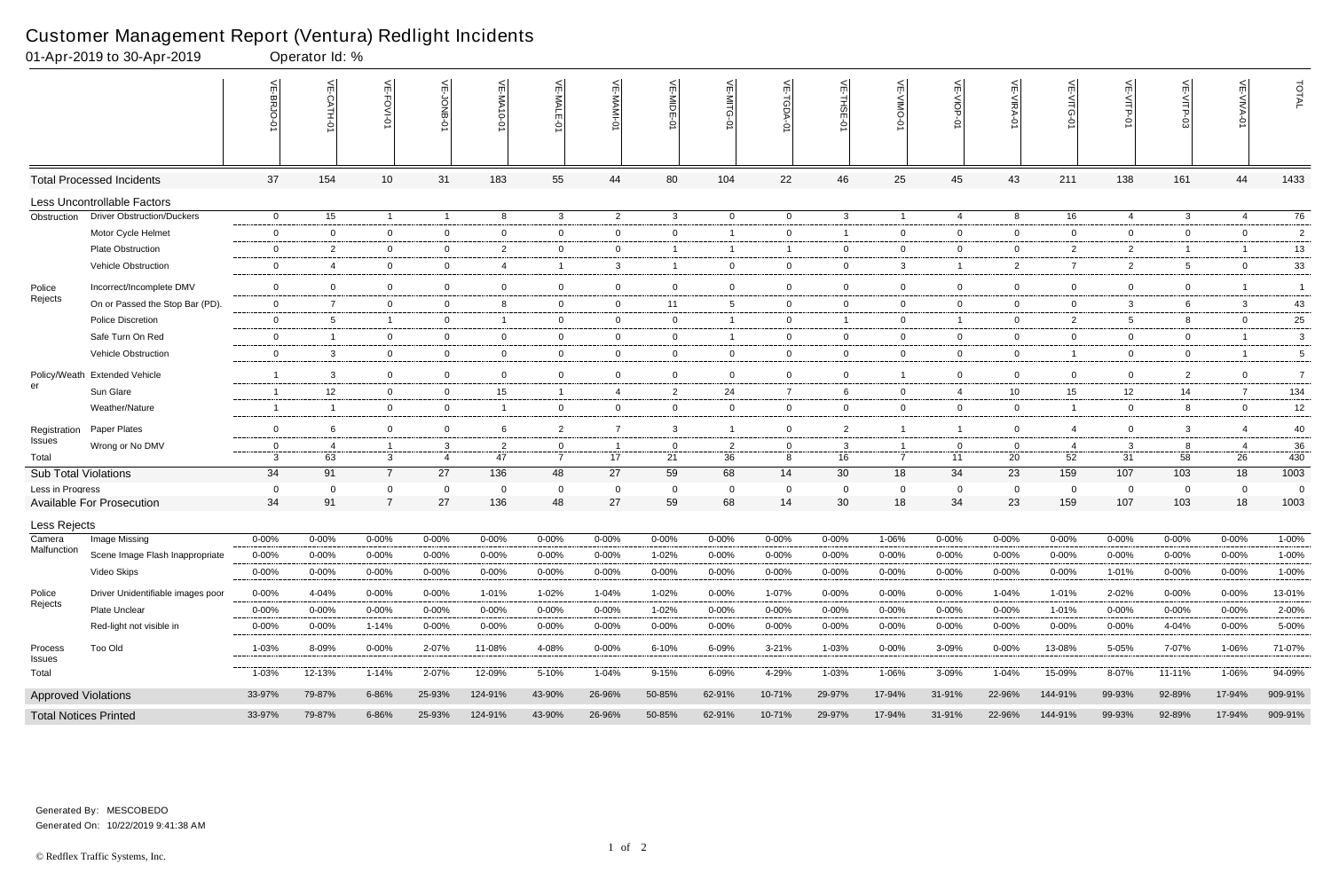Note: If you selected "All" from the "Approach:" drop down list, the statuses reflected in this report will only indicate the current

## Customer Management Report (Ventura) Redlight Incidents

| 01-Apr-2019 to 30-Apr-2019 | Operator Id: % |    |   |          |   |                      |   |                              |  |
|----------------------------|----------------|----|---|----------|---|----------------------|---|------------------------------|--|
|                            |                | ml | ∸ | mі<br>mı | ш | ml<br>ا ب<br>ml<br>ິ | m | m<br>$\overline{\mathsf{S}}$ |  |

VE-VIOP-01

 $\overline{\text{VE-NIOP-01}}$ 

| VE-VIRA-01 | VE-VITG-01 | VE-VITP-01 | VE-VITP-03 | VE-VIVA-01 | <b>TAL</b> |
|------------|------------|------------|------------|------------|------------|
|            |            |            |            |            |            |

Generated On: 10/22/2019 9:41:38 AM Generated By: MESCOBEDO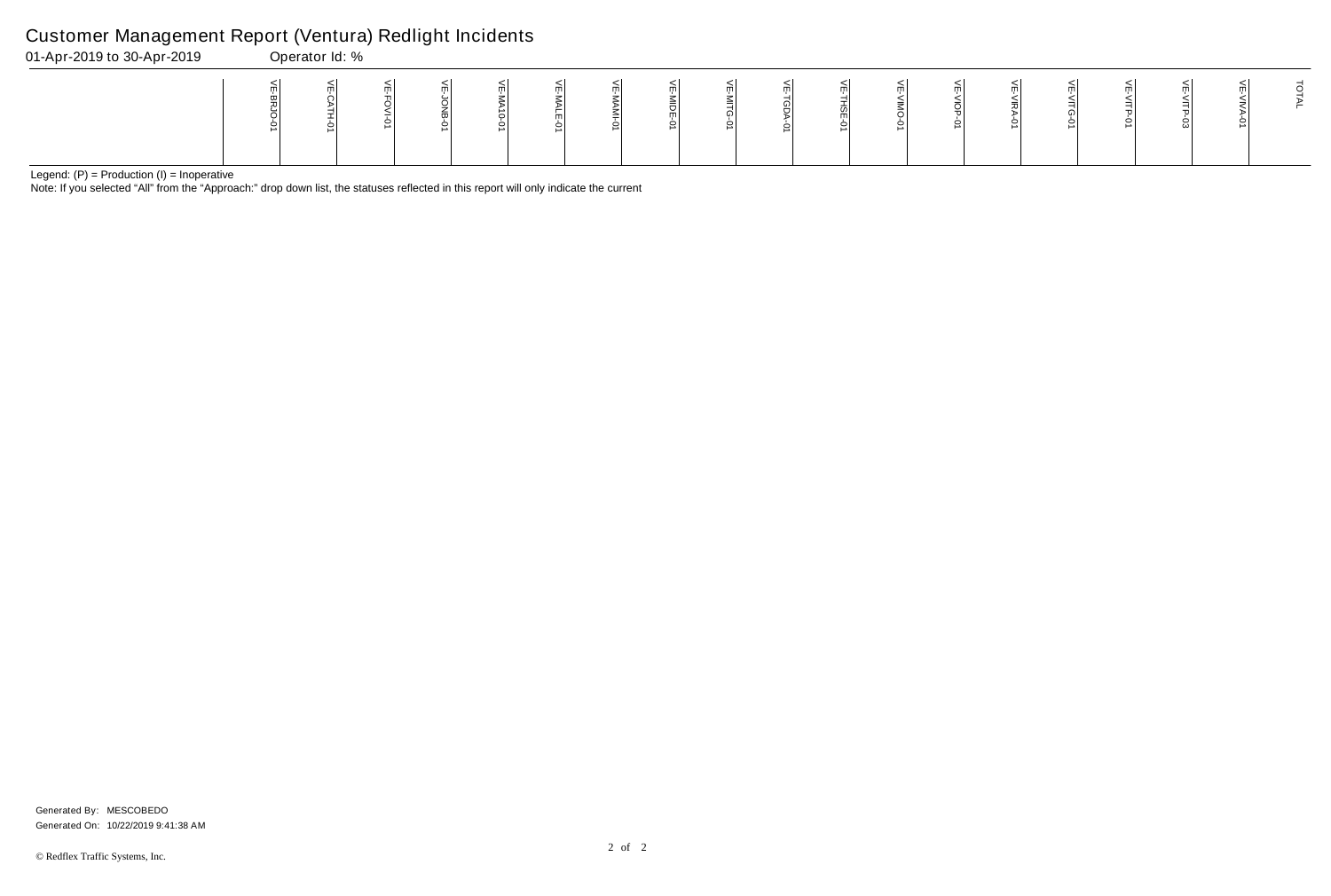|                              | 01-May-2019 to 31-May-2019        |                 | Operator Id: %  |                |                      |                    |                |                   |                   |                            |                               |                         |                |                      |                   |                       |                |                      |                               |                       |
|------------------------------|-----------------------------------|-----------------|-----------------|----------------|----------------------|--------------------|----------------|-------------------|-------------------|----------------------------|-------------------------------|-------------------------|----------------|----------------------|-------------------|-----------------------|----------------|----------------------|-------------------------------|-----------------------|
|                              |                                   |                 | $\leq$<br>TH-Q' | 늰<br>FOVI-01   | ⊭                    | VE-MA<br>$10 - 01$ | VE-MALE<br>ò   | 는                 | VE-MIDE-01        | VE-MITG-<br>$\overline{5}$ | VE-TGDA-0                     | VE-THSE-01              | VE-VIMO-01     | VE-VIOP-07           | VE-VIRA-01        | ے<br>ධ<br>Ò           | VE-VITP-01     | 닞<br>ರ-ರ<br>ದ        | $\widetilde{\mathbb{F}}$<br>Ò | TOTAL                 |
|                              | <b>Total Processed Incidents</b>  | 30 <sup>°</sup> | 152             | 19             | 33                   | 212                | 50             | 33                | 82                | 60                         | 9                             | 39                      | 62             | 52                   | 46                | 205                   | 147            | 106                  | 59                            | 1396                  |
|                              | Less Uncontrollable Factors       |                 |                 |                |                      |                    |                |                   |                   |                            |                               |                         |                |                      |                   |                       |                |                      |                               |                       |
| Obstruction                  | <b>Driver Obstruction/Duckers</b> | 3               | 13              | $\overline{4}$ | $\overline{1}$       | 14                 | $\overline{1}$ | $\mathbf{3}$      | $\mathbf{3}$      | $\overline{1}$             | $\overline{0}$                | $\overline{1}$          | $\mathbf{1}$   | $5\overline{)}$      | 9                 | 16                    | $\overline{1}$ | $\overline{1}$       | 4                             | 81                    |
|                              | Motor Cycle Helmet                | $\overline{0}$  | $\Omega$        | $\overline{0}$ | $\mathbf 0$          | $\mathbf 0$        | $\mathbf{0}$   | $\overline{0}$    | $\mathbf{0}$      | $\mathbf{2}$               | 0                             | -1                      | $\mathbf{0}$   | $\overline{0}$       | $\overline{2}$    | 2                     | $\overline{0}$ | $\mathbf{0}$         | $\overline{0}$                | $\overline{7}$        |
|                              | <b>Plate Obstruction</b>          | $\overline{0}$  | 2               | $\overline{0}$ | $\overline{0}$       | 11                 | -1             | $\overline{1}$    | $\mathbf{3}$      | -1                         | 0                             | -1                      | 1              | $\overline{0}$       | $\mathbf 0$       | -1                    | $\overline{0}$ | $\mathbf{0}$         |                               | 23                    |
|                              | Vehicle Obstruction               | $\mathbf{3}$    | $\overline{2}$  | $\overline{1}$ | 0                    | $5\overline{)}$    | $\mathbf{0}$   | $\overline{0}$    | $\mathbf 0$       | $\mathbf{0}$               | 0                             | $\overline{\mathbf{1}}$ | $\mathbf{0}$   | $\overline{0}$       | $\mathbf{3}$      | 10                    | $\overline{1}$ | $\overline{1}$       |                               | 28                    |
| Police                       | Incorrect/Incomplete DMV          | $\mathbf 0$     | $\mathbf 0$     | $\mathbf 0$    | $\mathbf 0$          | $\mathbf 0$        | $\mathbf{0}$   | $\overline{0}$    |                   | $\overline{0}$             | $\mathbf 0$                   | $\overline{0}$          | $\mathbf{0}$   | $\mathbf 0$          | $\mathbf 0$       | $\mathbf 0$           | $\mathbf 0$    | $\mathbf 0$          | $\mathbf 0$                   | $\overline{1}$        |
| Rejects                      | On or Passed the Stop Bar (PD).   | $\mathbf{0}$    | 10              | $\overline{0}$ | $\overline{0}$       | 3                  | $\mathbf{0}$   | $\overline{0}$    | 19                | 5                          | $\mathbf{0}$                  | $\overline{1}$          | 1              | $\overline{0}$       | -1                | 0                     | 6              | 3                    | 8                             | 57                    |
|                              | <b>Police Discretion</b>          | $\overline{0}$  |                 |                | 0                    | 0                  | $\mathbf{0}$   | $\overline{1}$    | 0                 | 0                          | 0                             | $\overline{0}$          |                | $\mathbf{1}$         | $\overline{0}$    | 0                     | $\overline{2}$ | 0                    | $\overline{2}$                | 9                     |
|                              | Safe Turn On Red                  | $\overline{0}$  | - 1             | $\mathbf 0$    | $\overline{0}$       | $\mathbf{0}$       | $\mathbf{0}$   | $\overline{0}$    | -1                | $\mathbf{0}$               | 0                             | $\overline{0}$          | $\mathbf{0}$   | $\overline{0}$       | $\overline{0}$    | $\overline{0}$        | $\overline{0}$ | $\mathbf{0}$         | $\overline{0}$                | $\overline{2}$        |
|                              | Vehicle Obstruction               | $\overline{0}$  | -1              | $\overline{0}$ | $\overline{0}$       | $\mathbf{0}$       | $\mathbf{0}$   | $\overline{0}$    | $\overline{0}$    | $\mathbf{0}$               | 0                             | $\overline{0}$          | $\mathbf{0}$   | $\overline{0}$       | $\overline{0}$    | $\mathbf{0}$          | $\overline{0}$ | $\mathbf{0}$         | $\mathbf{0}$                  | $\mathbf{1}$          |
| Policy/Weath                 | <b>Extended Vehicle</b>           | $\overline{0}$  | $\Omega$        | $\overline{0}$ | $\overline{0}$       | $\mathbf{0}$       | $\mathbf{0}$   | $\overline{0}$    | $\mathbf 0$       | $\mathbf{0}$               | 0                             | $\overline{0}$          | $\mathbf{0}$   | $\overline{0}$       | $\overline{0}$    | 1                     | $\overline{1}$ | $\overline{2}$       | $\overline{0}$                | $\overline{4}$        |
| er                           | Sun Glare                         | -1              | 22              | $\overline{0}$ | $\overline{1}$       | 13                 | 6              | 10                | $\overline{2}$    | 12                         | 3                             | -1                      | 1              | $\overline{1}$       | 6                 | 12                    | 21             | 13                   | 14                            | 139                   |
|                              | Weather/Nature                    | $\overline{0}$  | 0               | $\overline{0}$ | $\overline{0}$       | $\mathbf{0}$       | $\mathbf{0}$   | $\overline{1}$    | $\mathbf 0$       | $\mathbf{0}$               | 0                             | $\overline{0}$          | $\mathbf{0}$   | $\overline{0}$       | $\overline{0}$    | $\mathbf{0}$          | $\overline{2}$ | $\overline{2}$       | $\overline{0}$                | 5                     |
| Registration                 | Out of Country Plate              | $\overline{0}$  | $\Omega$        | $\overline{0}$ | $\overline{0}$       | $\mathbf{0}$       | $\mathbf{1}$   | $\mathbf{0}$      | $\mathbf 0$       | $\mathbf{0}$               | 0                             | $\overline{0}$          | $\mathbf{0}$   | $\overline{0}$       | $\overline{0}$    | -1                    | $\overline{0}$ | $\mathbf 0$          | $\overline{0}$                | $\overline{2}$        |
| Issues                       | Paper Plates                      | $\overline{0}$  | $\overline{2}$  | $\overline{0}$ | $\overline{2}$       | $\overline{2}$     | $\overline{2}$ | $\overline{1}$    | $\overline{4}$    | $\overline{2}$             | $\mathbf 0$                   | $\overline{2}$          | $\overline{4}$ | $\overline{1}$       | $\overline{2}$    | 3                     | $\overline{0}$ | $\overline{4}$       | $\mathbf{3}$                  | 34                    |
|                              | Wrong or No DMV                   | 0               | 0               | 0              | - 1                  | $\overline{2}$     | $\mathbf 1$    | $\overline{0}$    | $\overline{2}$    | 0                          | $\mathbf{0}$                  |                         | $\overline{2}$ | $\overline{2}$       | 0                 | -7                    | 4              | 4                    | - 1                           | 27                    |
| Total                        |                                   | $\overline{7}$  | 54              | 6              | $5\phantom{.0}$      | 50                 | 12             | 17                | 35                | 23                         | 3                             | 9                       | 11             | 10 <sup>°</sup>      | 23                | 53                    | 38             | 30                   | 34                            | 420                   |
| <b>Sub Total Violations</b>  |                                   | 23              | 98              | 13             | 28                   | 162                | 38             | 16                | 47                | 37                         | 6                             | 30                      | 51             | 42                   | 23                | 152                   | 109            | 76                   | 25                            | 976                   |
| Less in Progress             | <b>Available For Prosecution</b>  | 0<br>23         | 0<br>98         | 0<br>13        | $\overline{0}$<br>28 | 0<br>162           | 0<br>38        | $\mathbf 0$<br>16 | $\mathbf 0$<br>47 | 0<br>37                    | $\mathbf 0$<br>$6\phantom{1}$ | $\overline{0}$<br>30    | 0<br>51        | $\overline{0}$<br>42 | $\mathbf 0$<br>23 | $\overline{0}$<br>152 | 0<br>109       | $\overline{0}$<br>76 | - 0<br>25                     | $\overline{0}$<br>976 |
|                              |                                   |                 |                 |                |                      |                    |                |                   |                   |                            |                               |                         |                |                      |                   |                       |                |                      |                               |                       |
| Less Rejects<br>Camera       | Face Camera Focus Blurry          | $0 - 00%$       | 0-00%           | $0 - 00\%$     | $0 - 00%$            | $0 - 00%$          | $0 - 00\%$     | $0 - 00%$         | 0-00%             | 0-00%                      | $0 - 00%$                     | $0 - 00%$               | 0-00%          | $0 - 00%$            | $0 - 00\%$        | $0 - 00%$             | $0 - 00%$      | $0 - 00%$            | 1-04%                         | 1-00%                 |
| Malfunction                  | Face Not in Frame                 | $0 - 00%$       | 0-00%           | $0 - 00%$      | 0-00%                | $0 - 00%$          | $0 - 00\%$     | $0 - 00%$         | 1-02%             | $0 - 00%$                  | 0-00%                         | $0 - 00%$               | $0 - 00%$      | $0 - 00%$            | $0 - 00%$         | 0-00%                 | 0-00%          | $0 - 00%$            | $0 - 00\%$                    | 1-00%                 |
|                              | Image Missing                     | $0 - 00\%$      | $0 - 00\%$      | $0 - 00\%$     | $0 - 00\%$           | $0 - 00\%$         | $0 - 00\%$     | $0 - 00%$         | $0 - 00\%$        | $0 - 00\%$                 | $0 - 00\%$                    | $0 - 00%$               | 2-04%          | $0 - 00\%$           | $0 - 00\%$        | $0 - 00%$             | $0 - 00\%$     | $0 - 00\%$           | $0 - 00\%$                    | 2-00%                 |
| Police                       | Driver Unidentifiable images poor | 1-04%           | 7-07%           | $0 - 00%$      | $0 - 00%$            | 1-01%              | $0 - 00\%$     | 1-06%             | 2-04%             | $0 - 00\%$                 | 1-17%                         | $0 - 00%$               | $0 - 00%$      | 2-05%                | $0 - 00\%$        | 1-01%                 | 4-04%          | 1-01%                | 1-04%                         | 22-02%                |
| Rejects                      | Plate Unclear                     | 1-04%           | $0 - 00%$       | $0 - 00%$      | $0 - 00%$            | 1-01%              | $0 - 00\%$     | $0 - 00%$         | 0-00%             | $0 - 00\%$                 | $0 - 00%$                     | $0 - 00%$               | $0 - 00%$      | $0 - 00%$            | $0 - 00\%$        | 1-01%                 | 0-00%          | $0 - 00%$            | $0 - 00\%$                    | 3-00%                 |
|                              | Red-light not visible in          | 0-00%           | $0 - 00\%$      | $0 - 00\%$     | $0 - 00\%$           | $0 - 00\%$         | $0 - 00\%$     | 0-00%             | $0 - 00\%$        | $0 - 00%$                  | $0 - 00\%$                    | $0 - 00%$               | 0-00%          | $0 - 00\%$           | $0 - 00\%$        | $0 - 00%$             | $0 - 00\%$     | 2-03%                | $0 - 00\%$                    | 2-00%                 |
| Process                      | Too Old                           | $0 - 00\%$      | 1-01%           | $0 - 00\%$     | $0 - 00\%$           | 1-01%              | 1-03%          | $0 - 00\%$        | $0 - 00\%$        | 1-03%                      | $0 - 00\%$                    | $0 - 00\%$              | $0 - 00\%$     | 1-02%                | $0 - 00\%$        | $3 - 02%$             | 2-02%          | 1-01%                | $0 - 00\%$                    | 11-01%                |
| <b>Issues</b><br>Total       |                                   | 2-09%           | 8-08%           | $0 - 00\%$     | $0 - 00\%$           | 3-02%              | 1-03%          | 1-06%             | 3-06%             | 1-03%                      | 1-17%                         | $0 - 00%$               | 2-04%          | 3-07%                | $0 - 00\%$        | 5-03%                 | 6-06%          | 4-05%                | 2-08%                         | 42-04%                |
| <b>Approved Violations</b>   |                                   | 21-91%          | 90-92%          | 13-100%        | 28-100%              | 159-98%            | 37-97%         | 15-94%            | 44-94%            | 36-97%                     | 5-83%                         | 30-100%                 | 49-96%         | 39-93%               | 23-100%           | 147-97%               | 103-94%        | 72-95%               | 23-92%                        | 934-96%               |
| <b>Total Notices Printed</b> |                                   | 21-91%          | 90-92%          | 13-100%        | 28-100%              | 159-98%            | 37-97%         | 15-94%            | 44-94%            | 36-97%                     | 5-83%                         | 30-100%                 | 49-96%         | 39-93%               | 23-100%           | 147-97%               | 103-94%        | 72-95%               | 23-92%                        | 934-96%               |

Generated On: 10/22/2019 9:42:16 AM Generated By: MESCOBEDO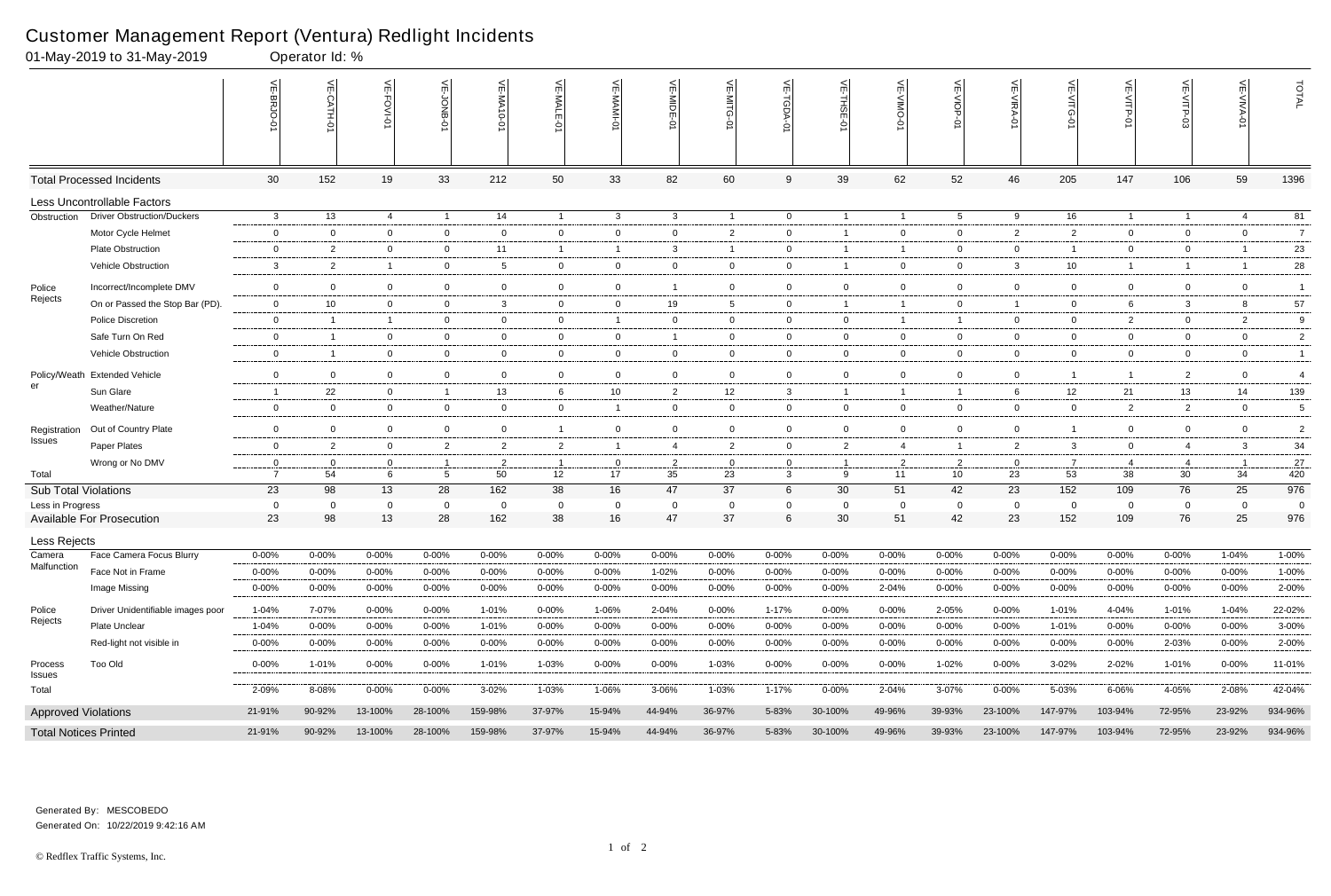Note: If you selected "All" from the "Approach:" drop down list, the statuses reflected in this report will only indicate the current

## Customer Management Report (Ventura) Redlight Incidents

01-May-2019 to 31-May-2019 Operator Id: %

|  | $\begin{array}{ccc}\n\frac{1}{2} & \frac{1}{2} & \frac{1}{2} \\ \frac{1}{2} & \frac{1}{2} & \frac{1}{2} \\ \frac{1}{2} & \frac{1}{2} & \frac{1}{2}\n\end{array}$ |  | )<br>이다.<br>이 이 이 시 | $\frac{1}{\sqrt{10}}$ | $\frac{1}{\sqrt{E}}$ | $\begin{array}{ccc}\n\text{N} & \text{N} & \text{N} \\ \hline\n\vdots & \text{N} & \text{N} \\ \hline\n\vdots & \text{N} & \text{N}\n\end{array}$ |  |  |  |  |
|--|------------------------------------------------------------------------------------------------------------------------------------------------------------------|--|---------------------|-----------------------|----------------------|---------------------------------------------------------------------------------------------------------------------------------------------------|--|--|--|--|
|  |                                                                                                                                                                  |  |                     |                       |                      |                                                                                                                                                   |  |  |  |  |
|  |                                                                                                                                                                  |  |                     |                       |                      |                                                                                                                                                   |  |  |  |  |
|  |                                                                                                                                                                  |  |                     |                       |                      |                                                                                                                                                   |  |  |  |  |

Generated On: 10/22/2019 9:42:16 AM Generated By: MESCOBEDO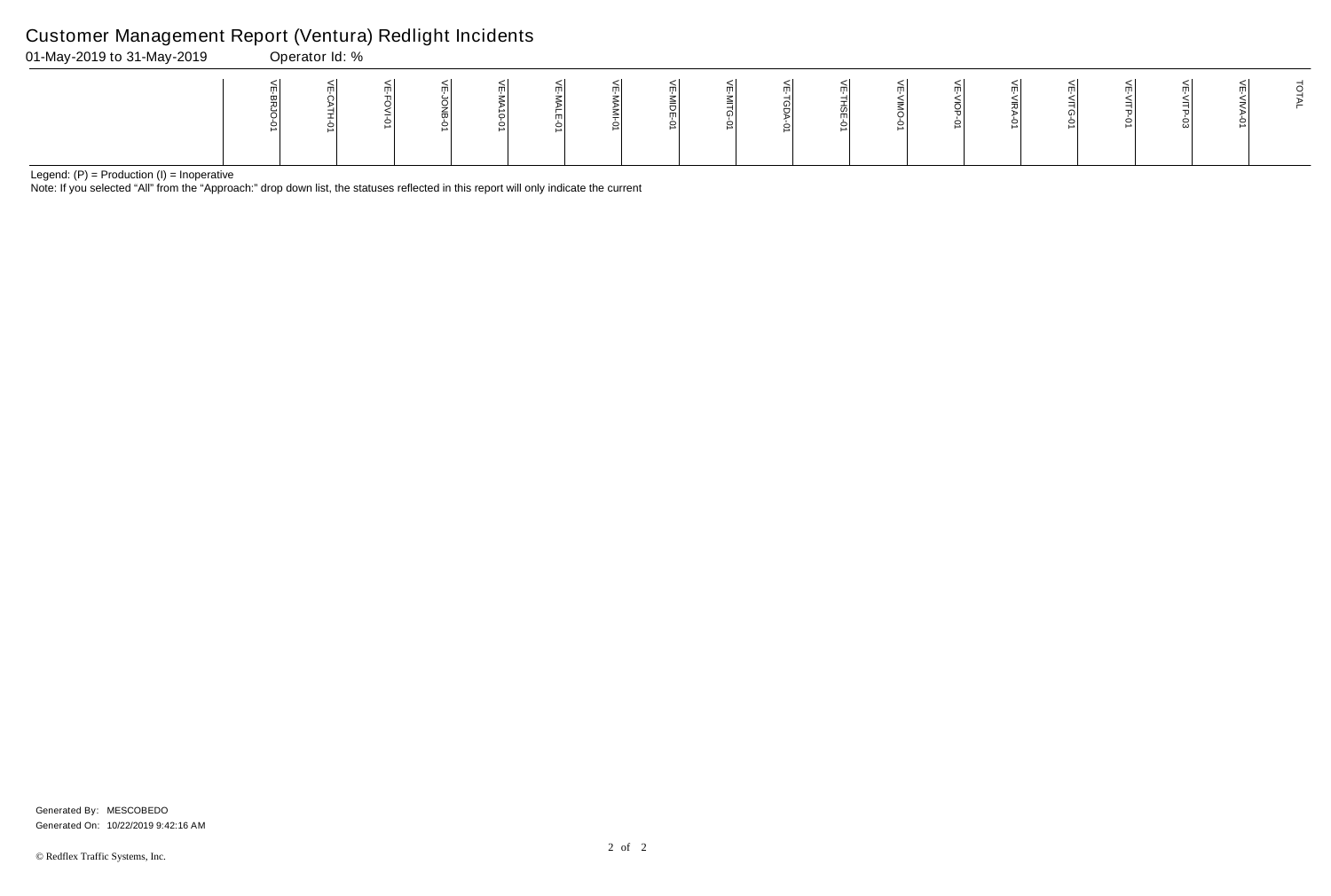Generated By: MESCOBEDO Generated On: 10/22/2019 9:42:46 AM

|                               | 01-Jun-2019 to 30-Jun-2019        |                 | Operator Id: % |                |                |                |                 |                |                 |                 |                    |                         |                |                  |                |                |                |                          |                |                |
|-------------------------------|-----------------------------------|-----------------|----------------|----------------|----------------|----------------|-----------------|----------------|-----------------|-----------------|--------------------|-------------------------|----------------|------------------|----------------|----------------|----------------|--------------------------|----------------|----------------|
|                               |                                   | VE-BRJO-0'      | VE-CATH-01     | VE-FOVI-01     | VE-JONB-0      | VE-MA10-01     | VE-MALE-01      | VE-MAMI-0      | VE-MIDE-01      | VE-MITG-0       | 븻<br><b>TGDA-0</b> | VE-THSE-01              | 븻              | VE-VIOP-0        | VE-VIRA-01     | $\leq$         | VE-VITP-01     | $\widetilde{\mathbb{F}}$ | 늰              | TOTAL          |
|                               | <b>Total Processed Incidents</b>  | 26              | 131            | 23             | 3              | 120            | 53              | 25             | 67              | 55              | $\overline{4}$     | 51                      | 40             | 58               | 41             | 164            | 140            | 125                      | 60             | 1186           |
|                               | Less Uncontrollable Factors       |                 |                |                |                |                |                 |                |                 |                 |                    |                         |                |                  |                |                |                |                          |                |                |
| Obstruction                   | <b>Driver Obstruction/Duckers</b> | 4               | 12             | $\overline{7}$ | $\overline{0}$ | 8              | $5\overline{)}$ | $\overline{4}$ | $5\overline{)}$ | $\mathbf{3}$    | $\overline{0}$     | $\overline{2}$          | 6              | $5\overline{)}$  | 10             | 14             | $\overline{7}$ | $\overline{4}$           | 15             | 111            |
|                               | Motor Cycle Helmet                | $\mathbf 0$     | $\overline{0}$ | $\mathbf 0$    | $\mathbf 0$    | -1             | $\mathbf 0$     | $\mathbf 0$    | $\mathbf 0$     | $\mathbf{1}$    | $\mathbf 0$        | $\overline{0}$          | $\overline{0}$ | $\mathbf 0$      | $\mathbf 0$    | 0              | $\overline{0}$ | $\mathbf 0$              | $\mathbf 0$    | $\overline{2}$ |
|                               | Plate Obstruction                 | $\mathbf 0$     | 3              | $\overline{1}$ | $\overline{0}$ | 6              | $\mathbf 0$     | $\overline{0}$ | -1              | $\mathbf{1}$    | $\mathbf{0}$       | - 1                     | $\mathbf 0$    | $\overline{2}$   | $\overline{1}$ | -1             | $\overline{0}$ | $\mathbf 0$              | $\mathbf{3}$   | 20             |
|                               | <b>Signal Obstruction</b>         | $\mathbf 0$     | $\overline{0}$ | $\overline{0}$ | $\overline{0}$ | 0              | $\overline{0}$  | $\overline{0}$ | $\overline{2}$  | $\overline{0}$  | $\overline{0}$     | $\mathbf 0$             | 0              | $\overline{0}$   | $\mathbf 0$    | $\overline{0}$ | $\overline{0}$ | $\mathbf 0$              | $\overline{0}$ | $\overline{2}$ |
|                               | Vehicle Obstruction               | $\mathbf 0$     | 5              | $\overline{0}$ | $\mathbf 0$    | 3              | $\overline{1}$  | $\overline{0}$ | $\mathsf{O}$    | $\overline{0}$  | $\mathsf 0$        | $\overline{c}$          | $\mathbf 1$    | $\boldsymbol{0}$ | $\mathbf 0$    | 6              | $\overline{1}$ | 4                        |                | 24             |
| Police                        | Incorrect/Incomplete DMV          | $\mathbf 0$     | $\mathbf 0$    | $\overline{0}$ | $\mathbf 0$    | $\overline{0}$ | $\mathbf 0$     | $\mathbf 0$    | $\overline{0}$  | $\overline{0}$  | $\mathbf 0$        | - 1                     | $\overline{0}$ | $\mathbf 0$      | $\mathbf 0$    | 0              | $\mathbf 0$    | $\mathbf 0$              | $\overline{0}$ | $\overline{1}$ |
| Rejects                       | On or Passed the Stop Bar (PD).   | $\mathbf 0$     | 5              | $\overline{0}$ | $\overline{0}$ | -1             | $\overline{0}$  | $\overline{0}$ | $\overline{7}$  | $\mathbf{1}$    | $\overline{0}$     | $\overline{\mathbf{1}}$ | $\overline{0}$ | $\overline{0}$   | $\mathbf 0$    | $\overline{0}$ | 3              | 2                        | 5              | 25             |
|                               | <b>Police Discretion</b>          | $\mathbf 0$     | 3              | $\overline{0}$ | $\overline{0}$ | $\overline{0}$ | $\overline{0}$  | $\overline{0}$ | $\overline{0}$  | $\overline{0}$  | $\mathbf{0}$       | $\overline{0}$          | $\overline{0}$ | $\overline{0}$   | $\mathbf 0$    | -1             | $\overline{4}$ | $\mathbf{0}$             | -1             | 9              |
|                               | Safe Turn On Red                  | $\mathbf 0$     | $\mathbf 0$    | $\mathbf 0$    | $\overline{0}$ | $\overline{0}$ | $\mathbf 0$     | $\overline{0}$ | -1              | $\overline{0}$  | $\overline{0}$     | $\overline{0}$          | $\overline{0}$ | $\mathbf 0$      | $\mathbf 0$    | $\overline{0}$ | $\overline{0}$ | $\mathbf 0$              | $\mathbf 0$    | $\overline{1}$ |
|                               | Vehicle Obstruction               | $\mathbf 0$     | $\overline{2}$ | $\mathbf 0$    | $\mathbf 0$    | 0              | $\overline{0}$  | $\overline{0}$ | $\mathbf 0$     | $\overline{0}$  | $\overline{0}$     | $\mathbf{0}$            | 0              | $\overline{1}$   | $\mathbf 0$    | 0              | $\overline{0}$ | $\mathbf 0$              | $\overline{0}$ | 3              |
|                               | Policy/Weath Extended Vehicle     | -1              | $\mathbf 0$    | $\mathbf 0$    | $\mathbf 0$    | 3              | $\overline{0}$  | $\overline{0}$ | -1              | $\overline{0}$  | $\overline{0}$     | $\overline{0}$          | -1             | $\overline{0}$   | $\overline{0}$ | 0              | $\overline{4}$ | $\mathbf 0$              | $\overline{0}$ | 10             |
| er                            | Sun Glare                         | $\mathbf{3}$    | 17             | $\mathbf{1}$   | $\overline{0}$ | 9              | 8               | $\overline{7}$ | 3               | $5\overline{)}$ | $\overline{2}$     | $\overline{2}$          | $\overline{0}$ | $\overline{4}$   | $\overline{7}$ | 12             | 31             | 18                       | 10             | 139            |
|                               | Weather/Nature                    | $\mathbf 0$     |                | $\overline{0}$ | $\mathbf 0$    | 0              | $\mathbf 0$     | $\overline{0}$ | $\mathbf 0$     | $\overline{0}$  | $\mathsf 0$        | $\mathbf 0$             | 0              | $\mathbf 0$      | $\overline{1}$ | 0              | $\overline{0}$ | $\mathbf{3}$             | $\mathbf 0$    | 5              |
|                               | Can Not Identify State            | $\mathbf 0$     | $\mathbf 0$    | $\mathbf 0$    | $\mathbf 0$    | $\overline{0}$ | $\mathbf 0$     | $\overline{0}$ | $\overline{0}$  | -1              | $\mathbf 0$        | $\overline{0}$          | $\overline{0}$ | $\mathbf 0$      | $\overline{0}$ | 0              | $\mathbf 0$    | $\mathbf 0$              | $\overline{0}$ | $\overline{1}$ |
| Registration<br><b>Issues</b> | Paper Plates                      | $\mathbf{1}$    | $\overline{2}$ | $\mathbf{1}$   | $\overline{1}$ | 3              | $\mathbf{3}$    | $\overline{0}$ | 3               | $\overline{2}$  | $\overline{0}$     | $\overline{\mathbf{1}}$ | $\overline{2}$ | $\overline{0}$   | $\overline{2}$ | $\mathbf{2}$   | $\overline{2}$ | 5                        | $\overline{1}$ | 31             |
|                               | Wrong or No DMV                   | -1              | $\overline{2}$ | -1             | $\mathbf 0$    | 3              | $\overline{0}$  | $\overline{1}$ | $\overline{0}$  | $\overline{2}$  | $\overline{0}$     | - 1                     | -1             | $\mathbf{1}$     | $\overline{1}$ | 4              | $\mathbf{3}$   | 4                        | $\mathbf 0$    | 25             |
| Total                         |                                   | 10 <sup>1</sup> | 52             | 11             | $\mathbf{1}$   | 37             | 17              | 12             | 23              | 16              | $\overline{2}$     | 11                      | 11             | 13               | 22             | 40             | 55             | 40                       | 36             | 409            |
| <b>Sub Total Violations</b>   |                                   | 16              | 79             | 12             | $\overline{2}$ | 83             | 36              | 13             | 44              | 39              | $\overline{2}$     | 40                      | 29             | 45               | 19             | 124            | 85             | 85                       | 24             | 777            |
| Less in Progress              |                                   | $\mathbf 0$     | $\Omega$       | $\mathbf 0$    | 0              | $\overline{0}$ | $\mathbf 0$     | $\overline{0}$ | 0               | $\mathbf 0$     | $\mathbf{0}$       | $\overline{0}$          | 0              | $\overline{0}$   | 0              | $\overline{0}$ | 0              | $\overline{0}$           | $\overline{0}$ | $\overline{0}$ |
|                               | <b>Available For Prosecution</b>  | 16              | 79             | 12             | $\overline{2}$ | 83             | 36              | 13             | 44              | 39              | $\overline{2}$     | 40                      | 29             | 45               | 19             | 124            | 85             | 85                       | 24             | 777            |
| Less Rejects                  |                                   |                 |                |                |                |                |                 |                |                 |                 |                    |                         |                |                  |                |                |                |                          |                |                |
| Camera                        | Databar Unreadable/Incorrect      | 0-00%           | $0 - 00%$      | 0-00%          | 0-00%          | 0-00%          | $0 - 00\%$      | 0-00%          | 2-05%           | $0 - 00%$       | 1-50%              | $0 - 00%$               | 0-00%          | $0 - 00%$        | $0 - 00%$      | 0-00%          | 0-00%          | $0 - 00%$                | $0 - 00%$      | 3-00%          |
| Malfunction                   | Face Camera Flash                 | $0 - 00%$       | $0 - 00\%$     | $0 - 00%$      | 0-00%          | $0 - 00\%$     | $0 - 00\%$      | 1-08%          | $0 - 00%$       | $0 - 00\%$      | $0 - 00\%$         | $0 - 00%$               | 0-00%          | $0 - 00\%$       | $0 - 00\%$     | $0 - 00%$      | $0 - 00%$      | 0-00%                    | 1-04%          | 2-00%          |
|                               | Face Camera Focus Blurry          | $0 - 00\%$      | $3 - 04%$      | $0 - 00%$      | $0 - 00%$      | $0 - 00\%$     | $0 - 00\%$      | $0 - 00%$      | $0 - 00%$       | 0-00%           | $0 - 00\%$         | 1-02%                   | $0 - 00%$      | $0 - 00\%$       | $0 - 00%$      | $2 - 02%$      | $0 - 00%$      | 2-02%                    | $3 - 12%$      | 11-01%         |
|                               | Face Camera No Flash              | $0 - 00%$       | $0 - 00\%$     | 1-08%          | 0-00%          | $0 - 00%$      | $0 - 00\%$      | 0-00%          | $0 - 00%$       | $0 - 00\%$      | $0 - 00\%$         | 0-00%                   | $0 - 00%$      | $0 - 00\%$       | $0 - 00\%$     | 0-00%          | $0 - 00%$      | $0 - 00\%$               | $0 - 00\%$     | 1-00%          |
|                               | Image Missing                     | $0 - 00\%$      | $0 - 00\%$     | 0-00%          | 0-00%          | $0 - 00%$      | 1-03%           | $0 - 00\%$     | 0-00%           | $0 - 00\%$      | $0 - 00\%$         | 0-00%                   | 1-03%          | 0-00%            | $0 - 00%$      | $0 - 00%$      | $0 - 00%$      | $0 - 00\%$               | $0 - 00\%$     | 2-00%          |
|                               | Misc Camera Issue                 | $0 - 00%$       | $0 - 00\%$     | $0 - 00%$      | 0-00%          | $0 - 00\%$     | 0-00%           | 0-00%          | 1-02%           | $0 - 00%$       | $0 - 00\%$         | $0 - 00%$               | 0-00%          | 0-00%            | $0 - 00%$      | 0-00%          | $0 - 00%$      | $0 - 00\%$               | $0 - 00\%$     | 1-00%          |
|                               | Plate Burn Out                    | 0-00%           | $0 - 00%$      | 0-00%          | 0-00%          | $0 - 00%$      | 2-06%           | 0-00%          | 0-00%           | $0 - 00\%$      | $0 - 00\%$         | 0-00%                   | 0-00%          | $0 - 00\%$       | $0 - 00%$      | 0-00%          | $0 - 00%$      | $0 - 00\%$               | $0 - 00\%$     | 2-00%          |
|                               | Plate Not in Frame                | 1-06%           | $0 - 00\%$     | $0 - 00%$      | 0-00%          | $0 - 00\%$     | $0 - 00%$       | $0 - 00%$      | $0 - 00%$       | $0 - 00%$       | $0 - 00\%$         | 1-02%                   | $0 - 00%$      | $0 - 00\%$       | $0 - 00%$      | $0 - 00%$      | $0 - 00%$      | 1-01%                    | $0 - 00%$      | 3-00%          |
|                               | Rear Plate Camera Blurry          | $0 - 00\%$      | $0 - 00\%$     | $0 - 00%$      | 0-00%          | 1-01%          | $0 - 00\%$      | 0-00%          | $0 - 00%$       | $0 - 00\%$      | 0-00%              | $0 - 00%$               | $0 - 00%$      | 0-00%            | $0 - 00%$      | 1-01%          | $0 - 00%$      | 0-00%                    | $0 - 00%$      | 2-00%          |
|                               | Rear Plate No Flash               | $0 - 00%$       | 1-01%          | $0 - 00%$      | $0 - 00%$      | $0 - 00%$      | 1-03%           | 0-00%          | $0 - 00%$       | $0 - 00\%$      | $0 - 00\%$         | 1-02%                   | $0 - 00%$      | $0 - 00\%$       | $0 - 00%$      | $0 - 00%$      | $0 - 00%$      | $0 - 00\%$               | $0 - 00\%$     | 3-00%          |
|                               | Scene Image No Flash              | $0 - 00%$       | $0 - 00\%$     | 0-00%          | $0 - 00%$      | $0 - 00\%$     | $0 - 00\%$      | 0-00%          | $0 - 00%$       | $0 - 00\%$      | 0-00%              | 0-00%                   | $0 - 00%$      | 1-02%            | $0 - 00%$      | $0 - 00%$      | $0 - 00%$      | $0 - 00\%$               | $0 - 00\%$     | 1-00%          |
|                               | Video Skips                       | $0 - 00\%$      | $0 - 00\%$     | 1-08%          | $0 - 00%$      | $0 - 00%$      | $0 - 00\%$      | 0-00%          | $0 - 00%$       | $0 - 00\%$      | $0 - 00\%$         | 0-00%                   | $0 - 00%$      | $0 - 00\%$       | $0 - 00%$      | $0 - 00%$      | $0 - 00%$      | $0 - 00\%$               | $0 - 00\%$     | 1-00%          |
|                               | Video does not play               | 0-00%           | $0 - 00\%$     | $0 - 00\%$     | $0 - 00\%$     | $0 - 00\%$     | $0 - 00\%$      | $0 - 00\%$     | $3 - 07%$       | $0 - 00\%$      | $0 - 00\%$         | $0 - 00%$               | $0 - 00\%$     | $0 - 00\%$       | $0 - 00\%$     | $0 - 00\%$     | $0 - 00\%$     | $0 - 00\%$               | $0 - 00\%$     | 3-00%          |

#### Customer Management Report (Ventura) Redlight Incidents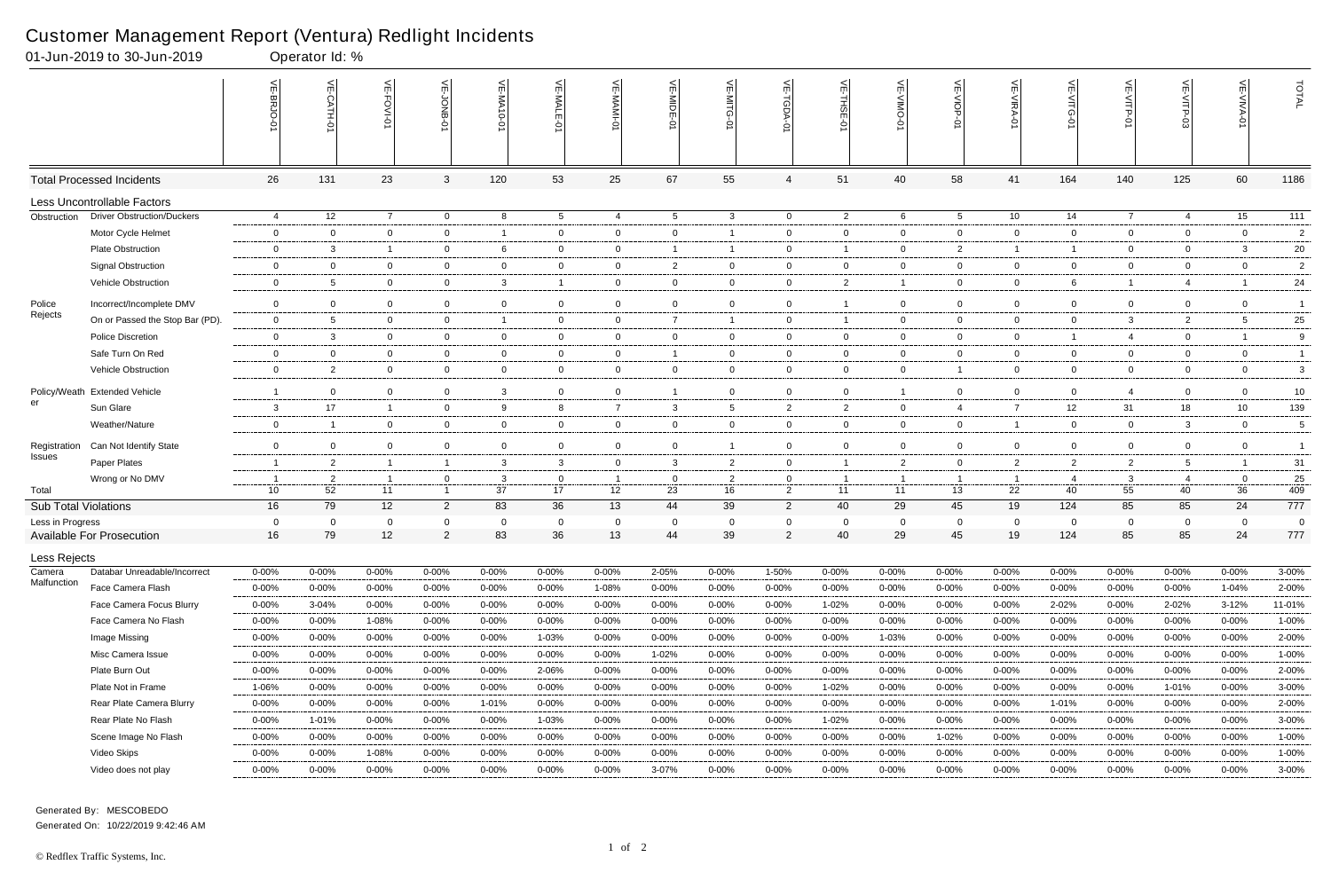## Customer Management Report (Ventura) Redlight Incidents<br>01-Jun-2019 to 30-Jun-2019<br>00erator Id: %

|                   | 01-Jun-2019 to 30-Jun-2019        |            | Operator Id: % |           |            |            |            |            |            |            |            |           |            |            |           |            |            |            |            |         |
|-------------------|-----------------------------------|------------|----------------|-----------|------------|------------|------------|------------|------------|------------|------------|-----------|------------|------------|-----------|------------|------------|------------|------------|---------|
|                   |                                   |            | Ò              |           |            |            |            |            | m          |            |            |           |            |            |           |            |            |            |            | ਟ       |
| Police            | Driver Unidentifiable images poor | $0 - 00%$  | 4-05%          | 0-00%     | $0 - 00\%$ | $0 - 00\%$ | 1-03%      | 0-00%      | 0-00%      | $0 - 00\%$ | $0 - 00\%$ | $0 - 00%$ | $0 - 00\%$ | $0 - 00\%$ | $0 - 00%$ | 1-01%      | $0 - 00\%$ | 1-01%      | $0 - 00\%$ | 7-01%   |
| Rejects           | Plate Unclear                     | $0 - 00\%$ | 0-00%          | 0-00%     | $0 - 00\%$ | $1 - 01%$  | $0 - 00\%$ | 0-00%      | $0 - 00\%$ | $0 - 00%$  | $0 - 00\%$ | 1-02%     | 0-00%      | $0 - 00\%$ | $0 - 00%$ | $0 - 00%$  | $0 - 00\%$ | $0 - 00%$  | $0 - 00\%$ | 2-00%   |
|                   | Red-light not visible in          | $0 - 00%$  | $0 - 00\%$     | $0 - 00%$ | $0 - 00\%$ | $1 - 01%$  | $0 - 00\%$ | $0 - 00\%$ | 0-00%      | $0 - 00%$  | 0-00%      | $0 - 00%$ | $0 - 00\%$ | $0 - 00\%$ | $0 - 00%$ | $0 - 00\%$ | $0 - 00\%$ | $0 - 00\%$ | $0 - 00\%$ | 1-00%   |
| Process<br>Issues | <b>Too Old</b>                    | $0 - 00\%$ | 0-00%          | $0 - 00%$ | $0 - 00\%$ | $0 - 00%$  | $0 - 00\%$ | 0-00%      | $0 - 00%$  | $0 - 00%$  | $0 - 00\%$ | $0 - 00%$ | $0 - 00\%$ | $0 - 00\%$ | $0 - 00%$ | $0 - 00\%$ | $0 - 00\%$ | 1-01%      | $0 - 00\%$ | 1-00%   |
| Total             |                                   | 1-06%      | 8-10%          | 2-17%     | $0 - 00%$  | $3 - 04%$  | 5-14%      | 1-08%      | 6-14%      | $0 - 00%$  | 1-50%      | 4-10%     | 1-03%      | $1 - 02%$  | $0 - 00%$ | 4-03%      | $0 - 00\%$ | 5-06%      | 4-17%      | 46-06%  |
|                   | <b>Approved Violations</b>        | 15-94%     | 71-90%         | 10-83%    | 2-100%     | 80-96%     | 31-86%     | 12-92%     | 38-86%     | 39-100%    | 1-50%      | 36-90%    | 28-97%     | 44-98%     | 19-100%   | 120-97%    | 85-100%    | 80-94%     | 20-83%     | 731-94% |
|                   | <b>Total Notices Printed</b>      | 15-94%     | 71-90%         | 10-83%    | 2-100%     | 80-96%     | 31-86%     | 12-92%     | 38-86%     | 39-100%    | 1-50%      | 36-90%    | 28-97%     | 44-98%     | 19-100%   | 120-97%    | 85-100%    | 80-94%     | 20-83%     | 731-94% |

Legend: (P) = Production (I) = Inoperative

Note: If you selected "All" from the "Approach:" drop down list, the statuses reflected in this report will only indicate the current

Generated On: 10/22/2019 9:42:46 AM Generated By: MESCOBEDO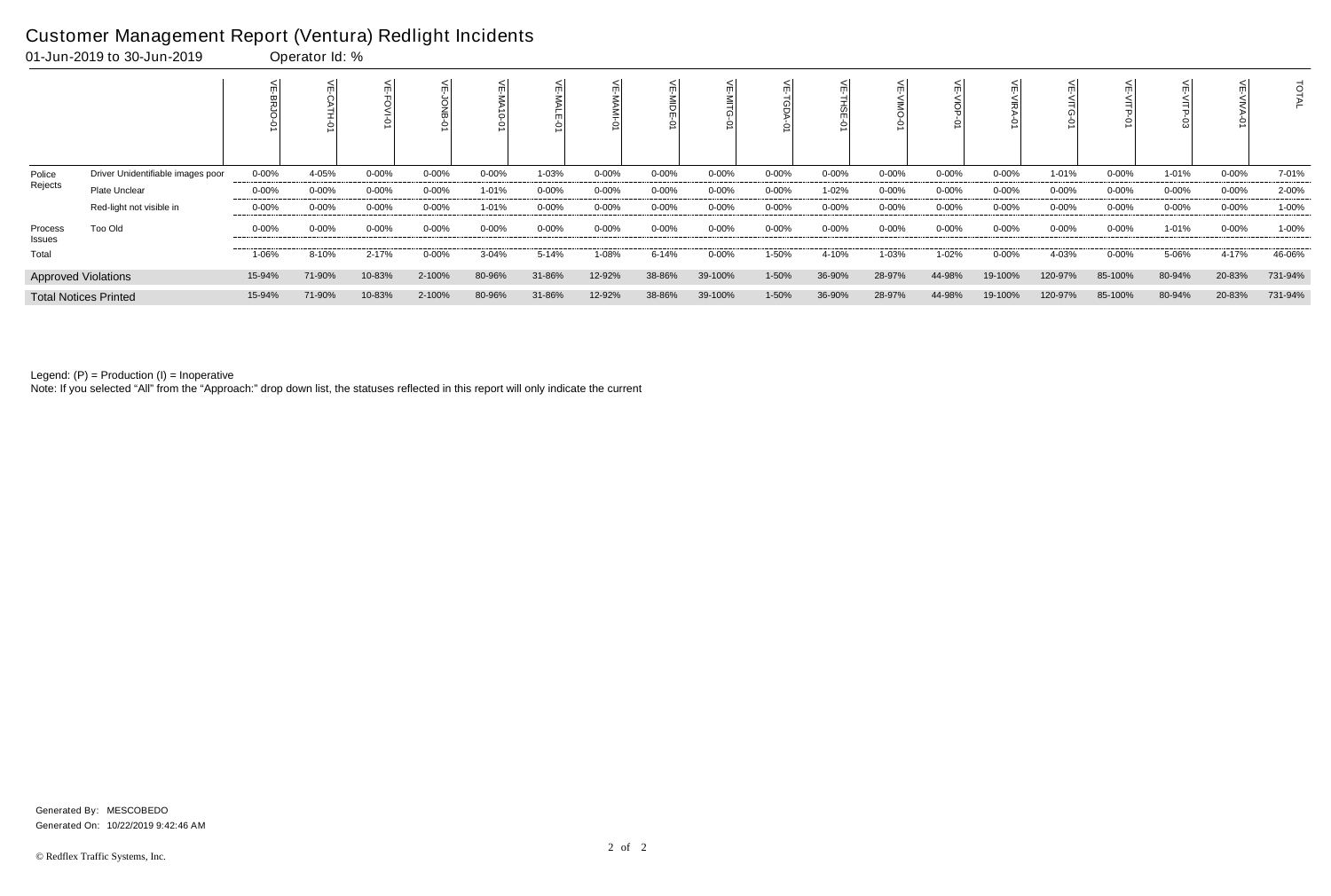|                              | 01-Jul-2019 to 31-Jul-2019        |                | Operator Id: %   |                |                  |                     |                 |                    |                            |                |                            |                      |                |                    |                |                   |                |                   |                      |                       |
|------------------------------|-----------------------------------|----------------|------------------|----------------|------------------|---------------------|-----------------|--------------------|----------------------------|----------------|----------------------------|----------------------|----------------|--------------------|----------------|-------------------|----------------|-------------------|----------------------|-----------------------|
|                              |                                   |                | $\leq$<br>CATH-0 | 늰<br>FOVI-01   | ਜ                | $\leq$<br>$10 - 01$ | VE-MAL          |                    | VE-MIDE-01                 |                | ⋚<br><b>TGDA-0</b>         | VE-THSE-01           | 븻<br>O-ONIA-   | VE-VIOP-<br>Ģ      | VE-VIRA-01     | <b>VE-VITG-01</b> | VE-VITP-01     | $VE-V1TP-03$      | VE-VIVA-01           | TOTAL                 |
|                              | <b>Total Processed Incidents</b>  | 34             | 187              | 31             | $\mathbf 0$      | 42                  | 61              | 33                 | $\Omega$                   | 48             | $\mathbf 0$                | 54                   | 52             | 70                 | 60             | 158               | 124            | 123               | 60                   | 1137                  |
|                              | Less Uncontrollable Factors       |                |                  |                |                  |                     |                 |                    |                            |                |                            |                      |                |                    |                |                   |                |                   |                      |                       |
| Obstruction                  | <b>Driver Obstruction/Duckers</b> | 8              | 35               | 12             | $\overline{0}$   | 8                   | 9               | 6                  | $\overline{0}$             | $\overline{4}$ | $\overline{0}$             | 4                    | 6              | 16                 | 11             | 31                | 18             | 13                | 12                   | $\overline{193}$      |
|                              | Motor Cycle Helmet                | $\mathbf 0$    | $\overline{0}$   | $\overline{0}$ | $\mathbf 0$      | $\mathbf 0$         | $\overline{0}$  | $\overline{0}$     | $\mathbf 0$                | 0              | $\mathbf{0}$               | $\overline{0}$       | $\mathbf 0$    | $\overline{0}$     | $\overline{0}$ | $\mathbf{0}$      | $\mathbf 0$    | $\overline{1}$    |                      | $\overline{c}$        |
|                              | <b>Plate Obstruction</b>          | $\overline{0}$ | 8                | $\overline{0}$ | $\overline{0}$   | $\overline{2}$      | 7               | $\overline{2}$     | 0                          | 3              | $\mathbf{0}$               |                      | 3              | $\mathbf{3}$       | $\overline{2}$ | 4                 | $\mathbf{1}$   | $\overline{2}$    |                      | $39\,$                |
|                              | <b>Signal Obstruction</b>         | $\mathbf 0$    | $\Omega$         | $\overline{2}$ | $\mathbf 0$      | $\mathbf{0}$        | $\overline{0}$  | $\mathbf 0$        | $\mathbf 0$                | $\mathbf 0$    | $\mathbf{0}$               | $\overline{0}$       | $\mathbf 0$    | $\overline{0}$     | $\overline{0}$ | $\mathbf 0$       | $\mathbf 0$    | $\overline{0}$    | $\overline{0}$       | $\overline{c}$        |
|                              | Vehicle Obstruction               | $\mathbf 0$    | 15               | $\mathbf{3}$   | $\mathbf{0}$     | 3                   | $\mathbf{0}$    | $\overline{1}$     | $\overline{0}$             | $\mathbf{0}$   | $\overline{0}$             | $\overline{2}$       | $\mathbf{0}$   | $\overline{0}$     | $\overline{2}$ | 4                 | $\mathbf{1}$   | $\overline{2}$    | $\overline{0}$       | 33                    |
| Police                       | Incorrect/Incomplete DMV          | $\overline{0}$ | $\Omega$         | $\overline{0}$ | $\mathbf 0$      | $\mathbf 0$         | $\mathbf 0$     | $\overline{0}$     | $\overline{0}$             | $\mathbf{0}$   | $\mathbf 0$                | $\overline{0}$       | $\mathbf{0}$   | $\overline{0}$     | $\overline{0}$ | $\mathbf 0$       | $\mathbf{1}$   | $\overline{0}$    | $\overline{0}$       | $\overline{1}$        |
| Rejects                      | On or Passed the Stop Bar (PD).   | $\overline{0}$ |                  | $\overline{0}$ | $\mathbf 0$      | 0                   | $\overline{0}$  | $\mathbf 0$        | $\overline{0}$             | $\mathbf{3}$   | $\mathbf{0}$               |                      | $\mathbf 0$    | $\overline{0}$     | $\overline{0}$ |                   | 3              | 3                 | $\mathbf{3}$         | 22                    |
|                              | <b>Police Discretion</b>          | $\overline{0}$ | 3                | $\overline{0}$ | $\overline{0}$   | 0                   | $\overline{0}$  | $\overline{0}$     | $\mathbf{0}$               | $\overline{1}$ | $\overline{0}$             | $\overline{0}$       |                | $\overline{2}$     | $\overline{0}$ |                   | 3              | $\overline{0}$    | $5\overline{)}$      | 16                    |
| Policy/Weath                 | <b>Extended Vehicle</b>           | $\overline{0}$ | $\overline{2}$   | $\overline{1}$ | $\mathbf 0$      | -1                  | $\overline{0}$  | $\overline{1}$     | $\overline{0}$             | 0              | $\mathbf 0$                |                      |                | $\overline{1}$     | $\overline{0}$ |                   | $\mathbf{1}$   | $\overline{0}$    | $\overline{2}$       | 12                    |
| er                           | Sun Glare                         | 8              | 37               | $\mathbf{3}$   | $\overline{0}$   | 6                   | 10 <sup>°</sup> | 9                  | $\mathbf 0$                | $5^{\circ}$    | $\mathbf{0}$               | -5                   | $\overline{2}$ | 8                  | 19             | 13                | 18             | 26                | 10                   | 179                   |
|                              | Weather/Nature                    | $\overline{0}$ | 3                | $\overline{0}$ | $\mathbf 0$      | 0                   | $\overline{0}$  | $\overline{0}$     | $\mathbf{0}$               | $\overline{0}$ | $\mathbf 0$                | $\overline{0}$       | $\mathbf{0}$   | $\overline{0}$     | - 1            | $\mathbf{0}$      | $\overline{2}$ | 5                 |                      | 12                    |
| Registration                 | Can Not Identify State            | $\overline{0}$ | -1               | $\mathbf{0}$   | $\mathbf 0$      | $\mathbf{0}$        | $\overline{0}$  | $\overline{0}$     | $\mathbf 0$                | $\mathbf 0$    | $\mathbf 0$                | $\overline{0}$       | $\mathbf{0}$   | $\mathbf 0$        | $\overline{0}$ | $\mathbf{0}$      | $\mathbf 0$    | $\overline{0}$    | $\overline{0}$       | $\overline{1}$        |
| Issues                       | Paper Plates                      | $\overline{0}$ | 3                | $\overline{1}$ | $\overline{0}$   | - 1                 | $\overline{1}$  | $\overline{2}$     | $\mathbf 0$                | 0              | $\mathbf{0}$               | $\overline{2}$       | $\overline{2}$ | $\mathbf{1}$       | -3             | 3                 | $\mathbf{1}$   | 2                 | $\mathbf 0$          | 22                    |
|                              | Wrong or No DMV                   | $\overline{2}$ | -3               | 0              | 0                | - 1                 | 2               | $\overline{2}$     | 0                          | 2              | $\mathbf{0}$               | $\overline{0}$       |                | $\mathbf{3}$       |                | 4                 | $\mathbf{3}$   | $\overline{2}$    | $\overline{2}$       | 28                    |
| Total                        |                                   | 18             | 118              | 22             | $\mathbf 0$      | 22                  | 29              | 23                 | $\mathbf 0$                | 18             | $\overline{0}$             | 16                   | 16             | 34                 | 39             | 62                | 52             | 56                | 37                   | 562                   |
| <b>Sub Total Violations</b>  |                                   | 16             | 69               | 9              | $\overline{0}$   | 20                  | 32              | 10                 | $\overline{0}$             | 30             | $\overline{0}$             | 38                   | 36             | 36                 | 21             | 96                | 72             | 67                | 23                   | 575                   |
| Less in Progress             | <b>Available For Prosecution</b>  | 0<br>16        | $\Omega$<br>69   | 0<br>9         | 0<br>$\mathbf 0$ | 0<br>20             | 0<br>32         | $\mathbf{0}$<br>10 | $\Omega$<br>$\overline{0}$ | 0<br>30        | $\mathbf 0$<br>$\mathbf 0$ | $\overline{0}$<br>38 | 0<br>36        | $\mathbf{0}$<br>36 | $\Omega$<br>21 | $\mathbf 0$<br>96 | 0<br>72        | $\mathbf 0$<br>67 | $\overline{0}$<br>23 | $\overline{0}$<br>575 |
| Less Rejects                 |                                   |                |                  |                |                  |                     |                 |                    |                            |                |                            |                      |                |                    |                |                   |                |                   |                      |                       |
| Camera                       | Face Camera Flash                 | $0 - 00%$      | 0-00%            | $0 - 00%$      | 0-00%            | $0 - 00%$           | $0 - 00\%$      | $0 - 00%$          | 0-00%                      | $0 - 00\%$     | $0 - 00%$                  | $0 - 00%$            | 0-00%          | $0 - 00%$          | $0 - 00%$      | $0 - 00%$         | $0 - 00%$      | 1-01%             | $0 - 00%$            | $1 - 00%$             |
| Malfunction                  | Face Camera Focus Blurry          | $0 - 00%$      | 0-00%            | $0 - 00\%$     | $0 - 00%$        | $0 - 00%$           | $0 - 00%$       | $0 - 00%$          | $0 - 00%$                  | $0 - 00%$      | $0 - 00\%$                 | $0 - 00%$            | 0-00%          | 0-00%              | $0 - 00\%$     | $0 - 00%$         | 2-03%          | $0 - 00%$         | $0 - 00%$            | $2 - 00\%$            |
|                              | Face Not in Frame                 | 0-00%          | 0-00%            | $1 - 11%$      | 0-00%            | 0-00%               | $0 - 00\%$      | $0 - 00%$          | 0-00%                      | $0 - 00%$      | $0 - 00%$                  | $0 - 00%$            | 2-06%          | 1-03%              | $0 - 00%$      | $1 - 01%$         | $0 - 00%$      | 1-01%             | $0 - 00%$            | 6-01%                 |
|                              | Image Missing                     | $0 - 00%$      | $0 - 00%$        | $0 - 00\%$     | 0-00%            | $0 - 00%$           | 1-03%           | $0 - 00%$          | $0 - 00%$                  | $0 - 00\%$     | $0 - 00\%$                 | $0 - 00%$            | 1-03%          | $0 - 00\%$         | 0-00%          | 1-01%             | $0 - 00%$      | $0 - 00%$         | $0 - 00%$            | 3-01%                 |
|                              | Scene Image Flash Inappropriate   | 1-06%          | $0 - 00%$        | $0 - 00\%$     | 0-00%            | $0 - 00%$           | 0-00%           | 0-00%              | 0-00%                      | 0-00%          | $0 - 00\%$                 | $0 - 00%$            | $0 - 00%$      | $0 - 00\%$         | 0-00%          | 0-00%             | $0 - 00%$      | $0 - 00\%$        | $0 - 00\%$           | 1-00%                 |
| Police                       | Driver Unidentifiable images poor | $0 - 00%$      | 2-03%            | $0 - 00%$      | 0-00%            | $0 - 00%$           | $0 - 00\%$      | $1 - 10%$          | $0 - 00%$                  | $0 - 00%$      | $0 - 00\%$                 | $0 - 00%$            | $0 - 00%$      | 1-03%              | $0 - 00\%$     | 3-03%             | $0 - 00%$      | 1-01%             | $0 - 00\%$           | 8-01%                 |
| Rejects                      | Red-light not visible in          | $0 - 00%$      | $0 - 00\%$       | $0 - 00\%$     | 0-00%            | $0 - 00\%$          | $0 - 00\%$      | $0 - 00%$          | $0 - 00%$                  | $0 - 00\%$     | $0 - 00\%$                 | $0 - 00%$            | 0-00%          | $0 - 00\%$         | $0 - 00\%$     | $0 - 00%$         | $0 - 00%$      | 4-06%             | $0 - 00\%$           | 4-01%                 |
| Process<br><b>Issues</b>     | Too Old                           | $0 - 00\%$     | 6-09%            | $0 - 00\%$     | $0 - 00\%$       | $0 - 00\%$          | $0 - 00\%$      | $0 - 00\%$         | $0 - 00%$                  | $0 - 00\%$     | $0 - 00\%$                 | $0 - 00\%$           | $0 - 00\%$     | 1-03%              | $0 - 00\%$     | 5-05%             | 4-06%          | 2-03%             | 2-09%                | 20-03%                |
| Total                        |                                   | 1-06%          | $8 - 12%$        | $1 - 11%$      | $0 - 00\%$       | $0 - 00\%$          | 1-03%           | 1-10%              | $0 - 00%$                  | $0 - 00\%$     | $0 - 00\%$                 | $0 - 00%$            | 3-08%          | 3-08%              | $0 - 00\%$     | 10-10%            | 6-08%          | $9 - 13%$         | 2-09%                | 45-08%                |
| <b>Approved Violations</b>   |                                   | 15-94%         | 61-88%           | 8-89%          | $0 - 00\%$       | 20-100%             | 31-97%          | 9-90%              | $0 - 00\%$                 | 30-100%        | $0 - 00\%$                 | 38-100%              | 33-92%         | 33-92%             | 21-100%        | 86-90%            | 66-92%         | 58-87%            | 21-91%               | 530-92%               |
| <b>Total Notices Printed</b> |                                   | 15-94%         | 61-88%           | 8-89%          | $0 - 00\%$       | 20-100%             | 31-97%          | 9-90%              | $0 - 00\%$                 | 30-100%        | $0 - 00\%$                 | 38-100%              | 33-92%         | 33-92%             | 21-100%        | 86-90%            | 66-92%         | 58-87%            | 21-91%               | 530-92%               |

Generated On: 10/22/2019 9:43:18 AM Generated By: MESCOBEDO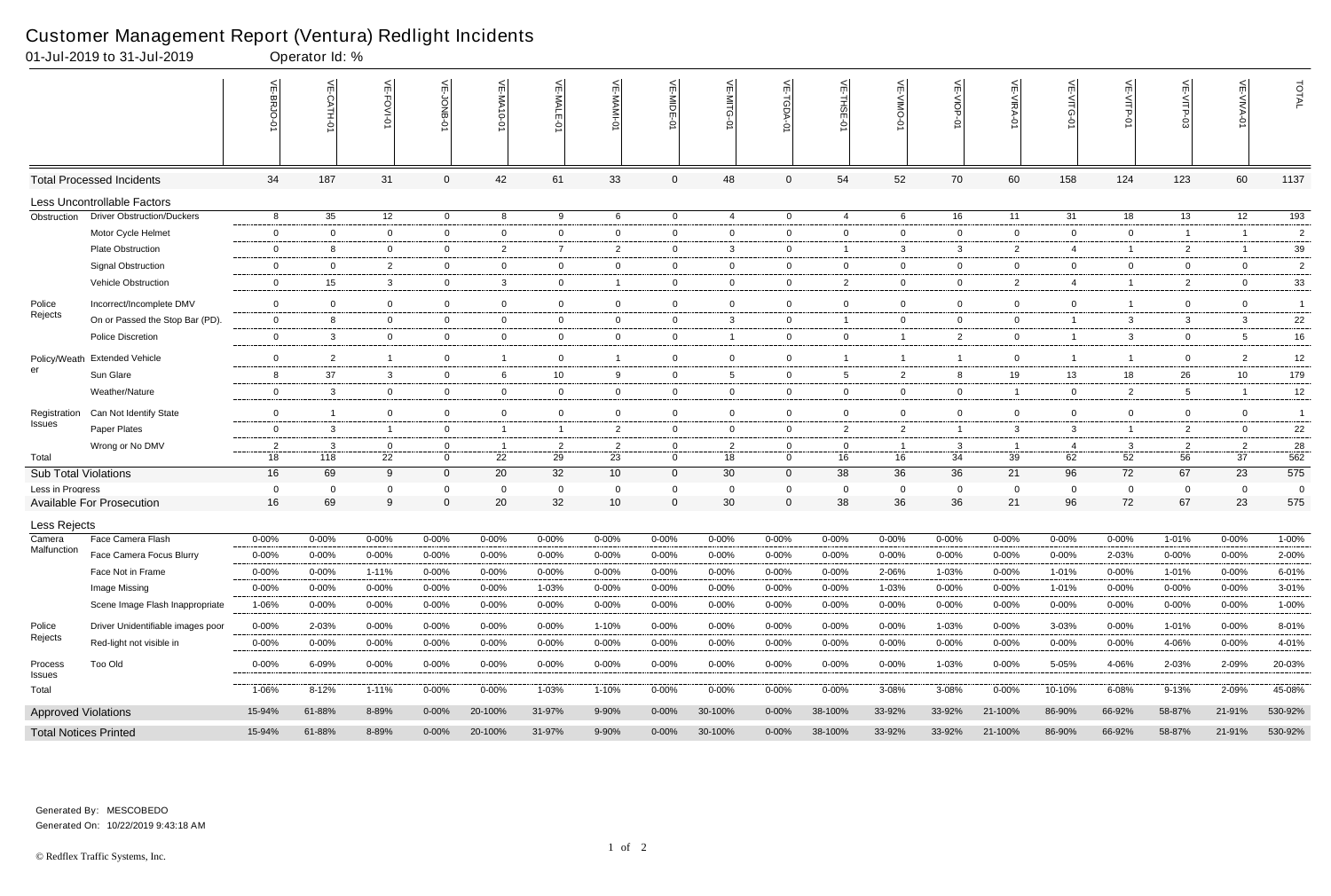Note: If you selected "All" from the "Approach:" drop down list, the statuses reflected in this report will only indicate the current

## Customer Management Report (Ventura) Redlight Incidents

| 01-Jul-2019 to 31-Jul-2019 |             | Operator Id: %            |    |             |                   |                       |         |        |             |     |
|----------------------------|-------------|---------------------------|----|-------------|-------------------|-----------------------|---------|--------|-------------|-----|
|                            | 띶<br>0<br>∸ | $\blacksquare$<br>$\circ$ | ml | ◡<br>좀<br>5 | ml<br>m<br>0<br>∸ | -<br>≤<br>_<br>0<br>∸ | ml<br>m | ω<br>っ | ш<br>엶<br>0 | m l |

VE-VIOP-01

VE-VIOP-01

| VE-VIRA-01 | VE-VITG-01 | VE-VITP-01 | VE-VITP-03 | VE-VIVA-01 | TOTAL |
|------------|------------|------------|------------|------------|-------|
|            |            |            |            |            |       |

Generated On: 10/22/2019 9:43:18 AM Generated By: MESCOBEDO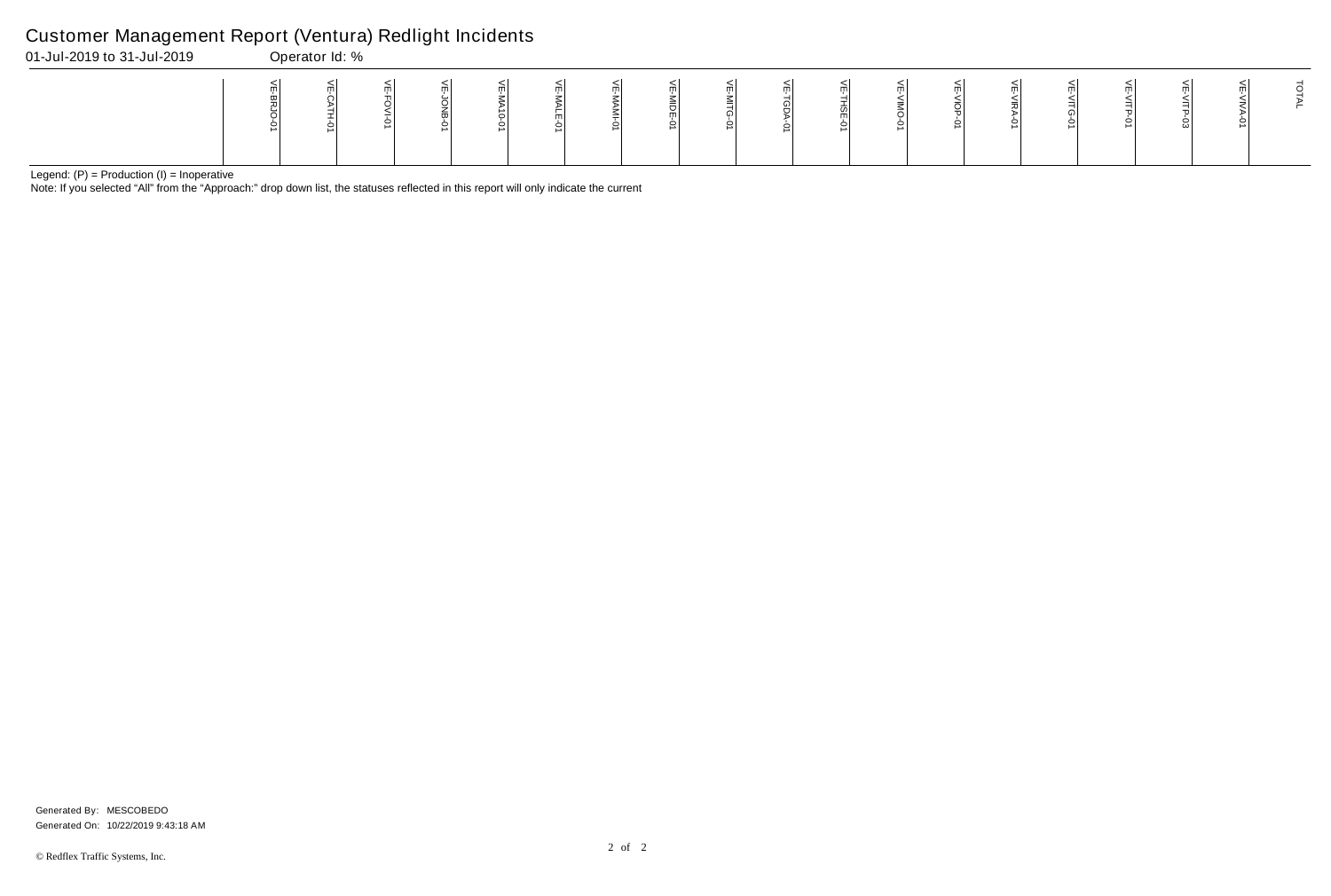# Customer Management Report (Ventura) Redlight Incidents<br>01-Aug-2019 to 31-Aug-2019 Coerator Id: %

|                             | 01-Aug-2019 to 31-Aug-2019           |                    | Operator Id: %          |                               |                         |                        |                         |                   |                        |                         |                         |                               |                                                                   |                          |                        |                        |                         |                         |                    |                       |
|-----------------------------|--------------------------------------|--------------------|-------------------------|-------------------------------|-------------------------|------------------------|-------------------------|-------------------|------------------------|-------------------------|-------------------------|-------------------------------|-------------------------------------------------------------------|--------------------------|------------------------|------------------------|-------------------------|-------------------------|--------------------|-----------------------|
|                             |                                      | VE-BRJO-<br>ó      |                         | $\frac{1}{2}$<br>Ť<br>$O-IAO$ | VE-JONB-01              | <b>VE-MA10-0</b>       | VE-MALE-01              | VE-MAMI-01        | VE-MIDE-0              | VE-MITG                 | 늦                       | $\widetilde{\mathsf{m}}$<br>Ģ | $\stackrel{\textstyle <}{\scriptstyle \textstyle \sf m}$<br>OMIN- | VE-VIOP-<br>ò            | VE-VIRA-01             | VE-VITG-0              | $V = \sqrt{TP-9}$       | VE-VITP-03              | 늰<br><b>NIVA</b>   | TOTAL                 |
|                             | <b>Total Processed Incidents</b>     | $\mathbf 0$        | 162                     | 30                            | $\mathbf 0$             | 0                      | 45                      | 55                | $\mathbf 0$            | 42                      | $\mathbf 0$             | 57                            | 48                                                                | 71                       | 49                     | 271                    | 169                     | 184                     | 73                 | 1256                  |
|                             | Less Uncontrollable Factors          |                    |                         |                               |                         |                        |                         |                   |                        |                         |                         |                               |                                                                   |                          |                        |                        |                         |                         |                    |                       |
| Obstruction                 | <b>Driver Obstruction/Duckers</b>    | $\mathbf 0$        | 12 <sup>2</sup>         | 6                             | $\mathbf 0$             | $\overline{0}$         | $\overline{2}$          | $\overline{4}$    | $\overline{0}$         | $\overline{1}$          | $\mathbf 0$             | $\overline{1}$                | $\overline{2}$                                                    | 9                        | $\overline{4}$         | 30                     | 8                       | $\mathbf{3}$            | 6                  | 88                    |
|                             | Motor Cycle Helmet                   | $\mathbf 0$        | $\overline{0}$          | $\overline{0}$                | $\mathbf 0$             | 0                      | $\overline{0}$          | $\overline{0}$    | $\mathbf 0$            | $\overline{0}$          | 0                       | $\overline{0}$                | $\overline{0}$                                                    | $\overline{0}$           | -1                     | $\overline{0}$         | $\overline{0}$          | $\mathbf 0$             | $\overline{0}$     | $\overline{1}$        |
|                             | <b>Plate Obstruction</b>             | $\overline{0}$     | 5                       | $\overline{2}$                | $\mathbf 0$             | $\overline{0}$         | $\overline{0}$          | $\mathbf{3}$      | $\mathbf 0$            | $\overline{0}$          | $\mathbf 0$             | 4                             | $\overline{2}$                                                    | $\overline{0}$           | $\overline{1}$         | 4                      | $\overline{1}$          | 3                       | 3                  | 28                    |
|                             | Vehicle Obstruction                  | $\overline{0}$     | 10                      | $\overline{1}$                | $\mathbf 0$             | 0                      | 1                       | 3                 | $\overline{0}$         | $\overline{1}$          | $\mathbf 0$             | 2                             | $\overline{1}$                                                    | $\overline{1}$           | -1                     | 15                     | $\overline{2}$          | $\overline{4}$          |                    | 43                    |
| Police                      | Driver Obstruction (PD)              | $\overline{0}$     | $\overline{0}$          | $\Omega$                      | $\mathbf 0$             | $\mathbf 0$            | $\mathbf 0$             | 0                 | $\overline{0}$         | $\mathbf 0$             | $\mathbf 0$             | $\overline{0}$                | $\Omega$                                                          | $\mathbf 0$              | $\overline{0}$         |                        | $\mathbf 0$             | $\Omega$                | $\Omega$           | -1                    |
| Rejects                     | Incorrect/Incomplete DMV             | $\overline{0}$     | $\overline{0}$          | $\overline{0}$                | $\mathbf 0$             | $\overline{0}$         | $\overline{0}$          | $\overline{0}$    | $\overline{0}$         | $\overline{0}$          | $\mathbf{0}$            | $\overline{0}$                | $\overline{0}$                                                    | $\overline{0}$           | $\overline{0}$         | 1                      | $\overline{0}$          | $\mathbf 0$             | $\overline{0}$     | $\overline{1}$        |
|                             | <b>Invalid Offense</b>               | $\Omega$           | $\mathbf 0$             | $\overline{0}$                | $\mathbf 0$             | $\mathbf 0$            | $\overline{0}$          | $\mathbf 0$       | $\mathbf 0$            | $\mathbf 0$             | $\mathbf 0$             | $\overline{\mathbf{1}}$       | $\Omega$                                                          | $\overline{0}$           | $\overline{0}$         | $\mathbf 0$            | $\overline{0}$          | $\mathbf 0$             | $\mathbf 0$        | $\overline{1}$        |
|                             | On or Passed the Stop Bar (PD).      | - 0                | 5                       | $\Omega$                      | $\overline{0}$          | $\mathbf 0$            | $\mathbf{0}$            | $\overline{0}$    | $\mathbf 0$            | $\overline{2}$          | $\mathbf{0}$            | $\mathbf 0$                   | $\overline{0}$                                                    | $\overline{0}$           | $\overline{0}$         | $\mathbf{0}$           | $\overline{1}$          | 0                       | 8                  | $16\,$                |
|                             | <b>Police Discretion</b>             | $\mathbf 0$        | $\overline{0}$          | $\overline{1}$                | $\mathbf 0$             | $\overline{0}$         | $\overline{0}$          | $\overline{0}$    | $\mathbf 0$            | $\overline{0}$          | 0                       | $\overline{0}$                | $\overline{0}$                                                    | $\overline{1}$           | $\overline{0}$         | 3                      | 5                       | $\mathbf 0$             |                    | 11                    |
|                             | Policy/Weath Extended Vehicle        | $\overline{0}$     | 2                       | $\Omega$                      | $\mathbf 0$             | $\mathbf 0$            | $\overline{0}$          | $\mathbf 0$       | $\mathbf 0$            | $\mathbf 0$             | $\mathbf 0$             | $\overline{0}$                | $\overline{2}$                                                    |                          | $\overline{0}$         | 1                      | $\mathbf 0$             | $\overline{0}$          | 3                  | 9                     |
| er                          | Sun Glare                            | $\mathbf 0$        | 28                      | $\overline{0}$                | $\mathbf 0$             | $\overline{0}$         | $\overline{2}$          | 15                | $\mathbf 0$            | 3                       | 0                       | 8                             | $\overline{0}$                                                    | $\overline{1}$           | 18                     | 33                     | 27                      | 45                      | 15                 | 195                   |
|                             | Weather/Nature                       | $\mathbf 0$        | $\mathbf 0$             | $\overline{1}$                | $\mathbf 0$             | $\mathbf 0$            | $\overline{0}$          | 0                 | $\mathbf 0$            | $\mathbf 0$             | $\mathbf 0$             | $\mathbf 0$                   | $\overline{0}$                                                    | $\mathbf 0$              | $\overline{0}$         | $\overline{0}$         | $\overline{0}$          | $\mathbf 0$             | $\overline{0}$     | $\overline{1}$        |
| Registration                | Paper Plates                         | $\mathbf 0$        | 6                       | $\mathbf 0$                   | $\mathbf 0$             | $\mathbf 0$            | $\mathbf{0}$            | $\overline{2}$    | $\mathbf 0$            |                         | $\mathbf 0$             | 2                             | $\overline{2}$                                                    | $\overline{2}$           | $\overline{1}$         | 3                      | $\mathbf{1}$            | 8                       |                    | 29                    |
| Issues                      | Wrong or No DMV                      | $\overline{0}$     | -1                      | $\mathbf 0$                   | $\mathbf 0$             | 0                      | $\mathbf{0}$            | $\overline{0}$    | $\mathbf 0$            | 2                       | $\mathbf{0}$            | - 1                           | $\mathbf 0$                                                       | -1                       | $\overline{2}$         | 3                      | 6                       | -5                      | $\overline{2}$     | 23                    |
| Total                       |                                      | $\mathbf 0$        | 69                      | 11                            | $\mathbf 0$             | $\mathbf 0$            | 5                       | 27                | $\mathbf 0$            | 10                      | $\mathbf 0$             | 19                            | 9                                                                 | 16                       | 28                     | 94                     | 51                      | 68                      | 40                 | 447                   |
| <b>Sub Total Violations</b> |                                      | $\overline{0}$     | 93                      | 19                            | $\mathbf{0}$            | $\mathbf{0}$           | 40                      | 28                | $\overline{0}$         | 32                      | $\overline{0}$          | 38                            | 39                                                                | 55                       | 21                     | 177                    | 118                     | 116                     | 33                 | 809                   |
| Less in Progress            | Available For Prosecution            | 0<br>$\Omega$      | 0<br>93                 | $\mathbf 0$<br>19             | 0<br>$\Omega$           | 0<br>0                 | $\Omega$<br>40          | $\mathbf 0$<br>28 | $\Omega$               | $\Omega$<br>32          | 0<br>$\pmb{0}$          | $\mathbf 0$<br>38             | $\mathbf 0$<br>39                                                 | $\mathbf 0$<br>55        | $\overline{0}$<br>21   | 0<br>177               | $\mathbf 0$<br>118      | $\Omega$<br>116         | $\mathbf 0$<br>33  | $\overline{0}$<br>809 |
|                             |                                      |                    |                         |                               |                         |                        |                         |                   |                        |                         |                         |                               |                                                                   |                          |                        |                        |                         |                         |                    |                       |
| Less Rejects                |                                      |                    |                         |                               |                         |                        |                         |                   |                        |                         |                         |                               |                                                                   |                          |                        |                        |                         |                         |                    |                       |
| Camera<br>Malfunction       | Face Not in Frame                    | $0 - 00%$          | $0 - 00%$               | $0 - 00%$                     | $0 - 00%$               | $0 - 00%$              | $0 - 00%$               | 0-00%             | $0 - 00%$              | $0 - 00%$               | 0-00%                   | 0-00%                         | 1-03%                                                             | $0 - 00\%$               | $0 - 00%$              | 0-00%                  | $0 - 00%$               | 2-02%                   | $0 - 00\%$         | 3-00%                 |
|                             | Image Missing<br>Rear Plate No Flash | $0 - 00%$          | 0-00%                   | $0 - 00\%$                    | $0 - 00\%$              | $0 - 00%$              | $0 - 00\%$              | $0 - 00\%$        | $0 - 00%$              | $0 - 00\%$              | $0 - 00%$               | 0-00%                         | $0 - 00\%$                                                        | $0 - 00%$                | $0 - 00%$              | 0-00%                  | $0 - 00%$               | 1-01%                   | $0 - 00\%$         | 1-00%                 |
|                             |                                      | $0 - 00%$          | $0 - 00%$               | $0 - 00%$                     | $0 - 00%$               | $0 - 00%$              | 1-02%                   | 0-00%             | $0 - 00%$              | $0 - 00%$               | 0-00%                   | 0-00%                         | $0 - 00%$                                                         | $0 - 00\%$               | $0 - 00%$              | 0-00%                  | $0 - 00\%$              | $0 - 00%$               | $0 - 00\%$         | 1-00%                 |
|                             | Scene Image Flash Inappropriate      | $0 - 00%$          | $0 - 00%$               | $0 - 00\%$                    | $0 - 00%$               | $0 - 00%$              | $0 - 00%$               | 0-00%             | $0 - 00%$              | $0 - 00%$               | $0 - 00%$               | 0-00%                         | 1-03%                                                             | $0 - 00\%$               | $0 - 00%$              | $0 - 00%$              | $0 - 00%$               | $0 - 00%$               | $0 - 00%$          | 1-00%                 |
|                             | Scene Image No Flash<br>Video Skips  | $0 - 00%$<br>0-00% | $0 - 00%$<br>$0 - 00\%$ | 2-11%<br>$0 - 00\%$           | $0 - 00%$<br>$0 - 00\%$ | $0 - 00%$<br>$0 - 00%$ | $0 - 00%$<br>$0 - 00\%$ | 0-00%<br>0-00%    | $0 - 00%$<br>$0 - 00%$ | $0 - 00%$<br>$0 - 00\%$ | $0 - 00%$<br>$0 - 00\%$ | $0 - 00%$<br>$0 - 00\%$       | $0 - 00%$                                                         | $0 - 00\%$<br>$0 - 00\%$ | $0 - 00%$<br>$0 - 00%$ | $0 - 00%$<br>$0 - 00%$ | $0 - 00%$<br>$0 - 00\%$ | $0 - 00%$<br>$0 - 00\%$ | $0 - 00%$<br>3-09% | 2-00%<br>3-00%        |
|                             |                                      |                    |                         |                               |                         |                        |                         |                   |                        |                         |                         |                               | 0-00%                                                             |                          |                        |                        |                         |                         |                    |                       |
| Police<br>Rejects           | Driver Unidentifiable images poor    | $0 - 00%$          | 5-05%                   | $0 - 00\%$                    | $0 - 00\%$              | $0 - 00%$              | $0 - 00%$               | $0 - 00\%$        | $0 - 00%$              | $0 - 00\%$              | $0 - 00\%$              | 0-00%                         | $0 - 00\%$                                                        | 1-02%                    | 1-05%                  | 3-02%                  | 1-01%                   | 3-03%                   | 1-03%              | 15-02%                |
|                             | Plate Unclear                        | $0 - 00%$          | 1-01%                   | $0 - 00\%$                    | $0 - 00\%$              | $0 - 00%$              | $0 - 00%$               | $0 - 00%$         | $0 - 00%$              | $0 - 00\%$              | $0 - 00%$               | 0-00%                         | $0 - 00%$                                                         | $0 - 00\%$               | $0 - 00%$              | 0-00%                  | $0 - 00%$               | 0-00%                   | $0 - 00%$          | 1-00%                 |
| Process<br>Issues           | Too Old                              | $0 - 00\%$         | 1-01%                   | $0 - 00%$                     | $0 - 00\%$              | $0 - 00\%$             | $0 - 00%$               | $0 - 00\%$        | $0 - 00\%$             | $0 - 00\%$              | $0 - 00%$               | 2-05%                         | $0 - 00\%$                                                        | $0 - 00\%$               | $0 - 00%$              | $0 - 00\%$             | $0 - 00\%$              | 1-01%                   | 1-03%              | 5-01%                 |
| Total                       |                                      | $0 - 00\%$         | 7-08%                   | 2-11%                         | $0 - 00\%$              | $0 - 00%$              | 1-02%                   | $0 - 00\%$        | $0 - 00\%$             | $0 - 00\%$              | $0 - 00\%$              | 2-05%                         | 2-05%                                                             | $1 - 02%$                | 1-05%                  | $3 - 02%$              | 1-01%                   | 7-06%                   | 5-15%              | 32-04%                |
| <b>Approved Violations</b>  |                                      | $0 - 00\%$         | 86-92%                  | 17-89%                        | $0 - 00\%$              | $0 - 00\%$             | 39-98%                  | 28-100%           | $0 - 00\%$             | 32-100%                 | $0 - 00\%$              | 36-95%                        | 37-95%                                                            | 54-98%                   | 20-95%                 | 174-98%                | 117-99%                 | 109-94%                 | 28-85%             | 777-96%               |
|                             | <b>Total Notices Printed</b>         | $0 - 00\%$         | 86-92%                  | 17-89%                        | $0 - 00\%$              | $0 - 00\%$             | 39-98%                  | 28-100%           | $0 - 00\%$             | 32-100%                 | $0 - 00\%$              | 36-95%                        | 37-95%                                                            | 54-98%                   | 20-95%                 | 174-98%                | 117-99%                 | 109-94%                 | 28-85%             | 777-96%               |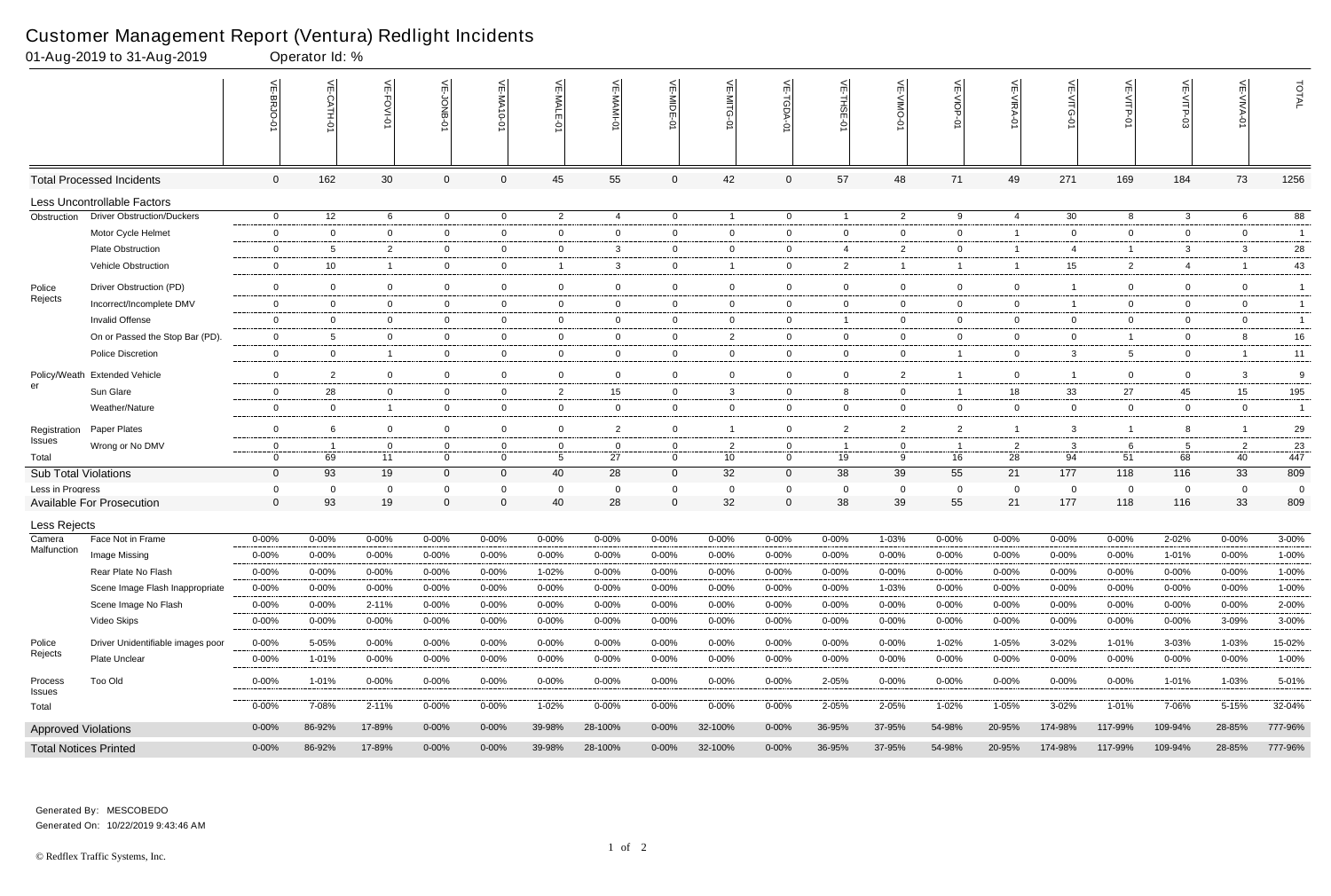Note: If you selected "All" from the "Approach:" drop down list, the statuses reflected in this report will only indicate the current

## Customer Management Report (Ventura) Redlight Incidents

| 01-Aug-2019 to 31-Aug-2019 | Operator Id: % |  |  |  |  |  |  |  |  |  |   |  |  |  |  |  |    |  |  |
|----------------------------|----------------|--|--|--|--|--|--|--|--|--|---|--|--|--|--|--|----|--|--|
|                            |                |  |  |  |  |  |  |  |  |  | ∸ |  |  |  |  |  | ເມ |  |  |

Generated On: 10/22/2019 9:43:46 AM Generated By: MESCOBEDO